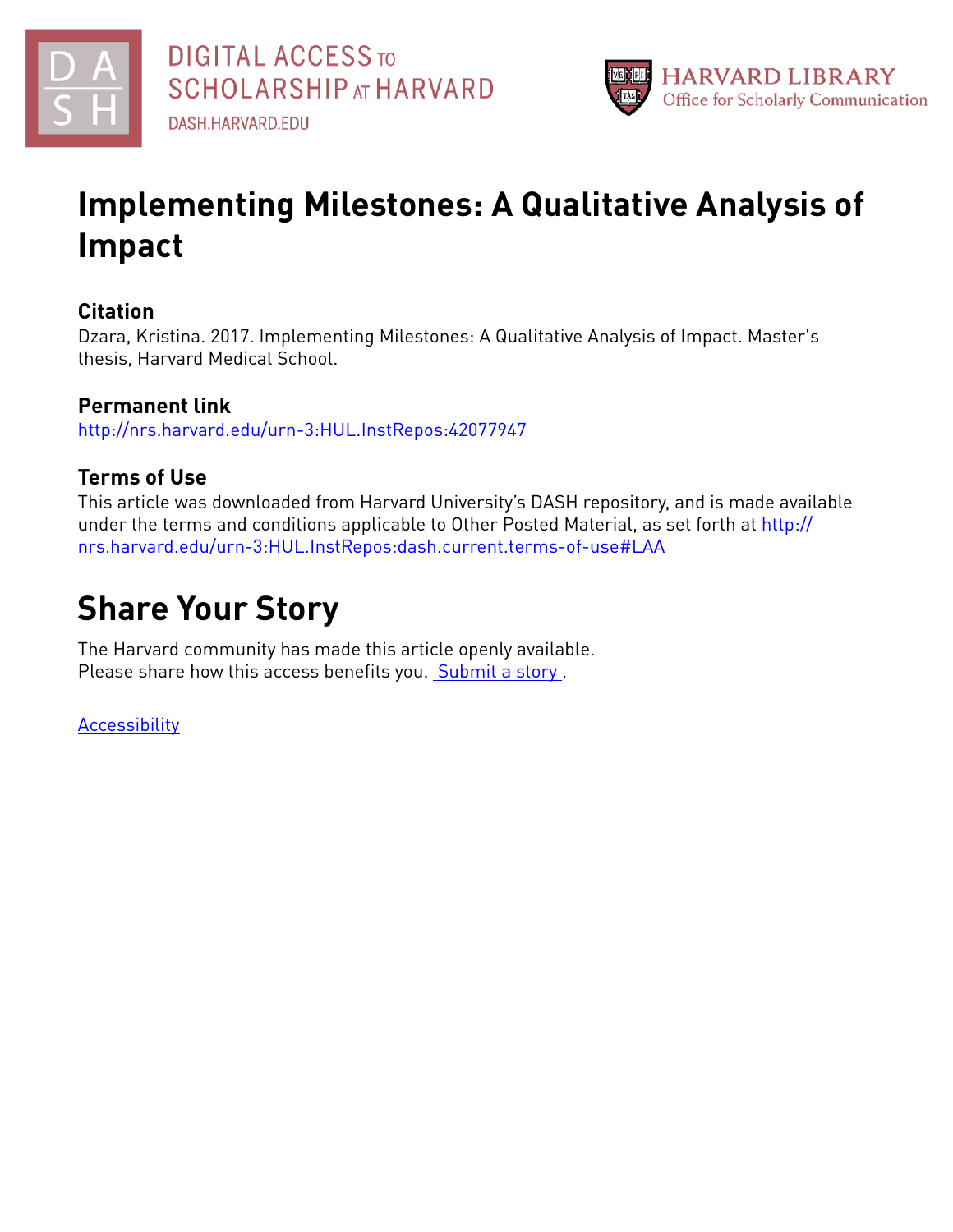This Thesis, The Impact of the Accreditation Council for Graduate Medical Education Milestones on Programs of Assessment in Graduate Medical Education, presented by Kristina Dzara, and Submitted to the Faculty of The Harvard Medical School in Partial Fulfillment of the Requirements for the Master of Medical Sciences in Medical Education has been read and approved by:

⋒ Donna Luff, Ph.D. Susah Farrell, M.D.

Eric Holmboe, M.D.

Date: April 12, 2017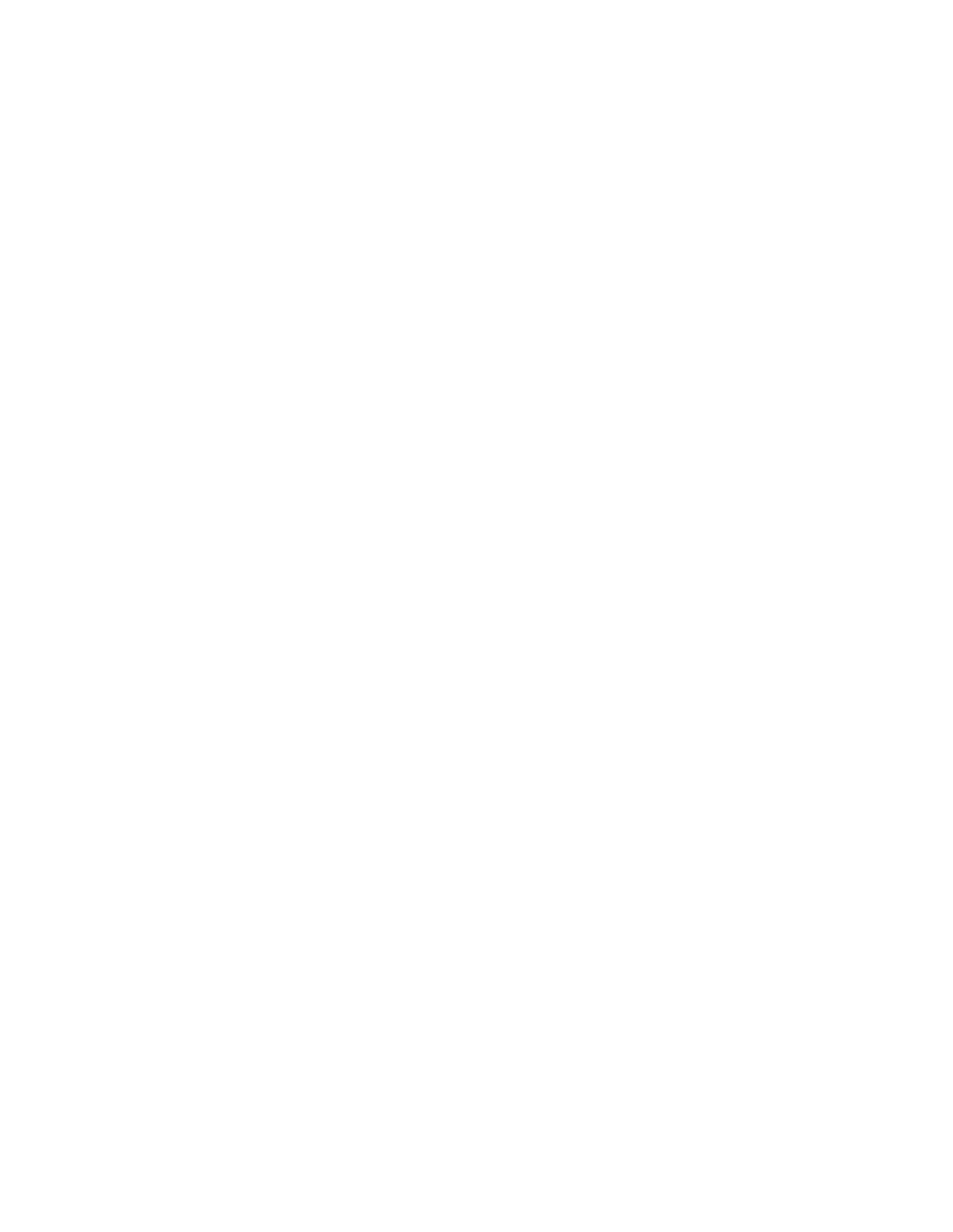# IMPLEMENTING MILESTONES: A QUALITATIVE ANALYSIS OF IMPACT

# KRISTINA DZARA, PH.D.

A Thesis Submitted to the Faculty of

The Harvard Medical School

in Partial Fulfillment of the Requirements

for the Degree of Master of Medical Sciences in Medical Education

Harvard University

Boston, Massachusetts.

May, 2017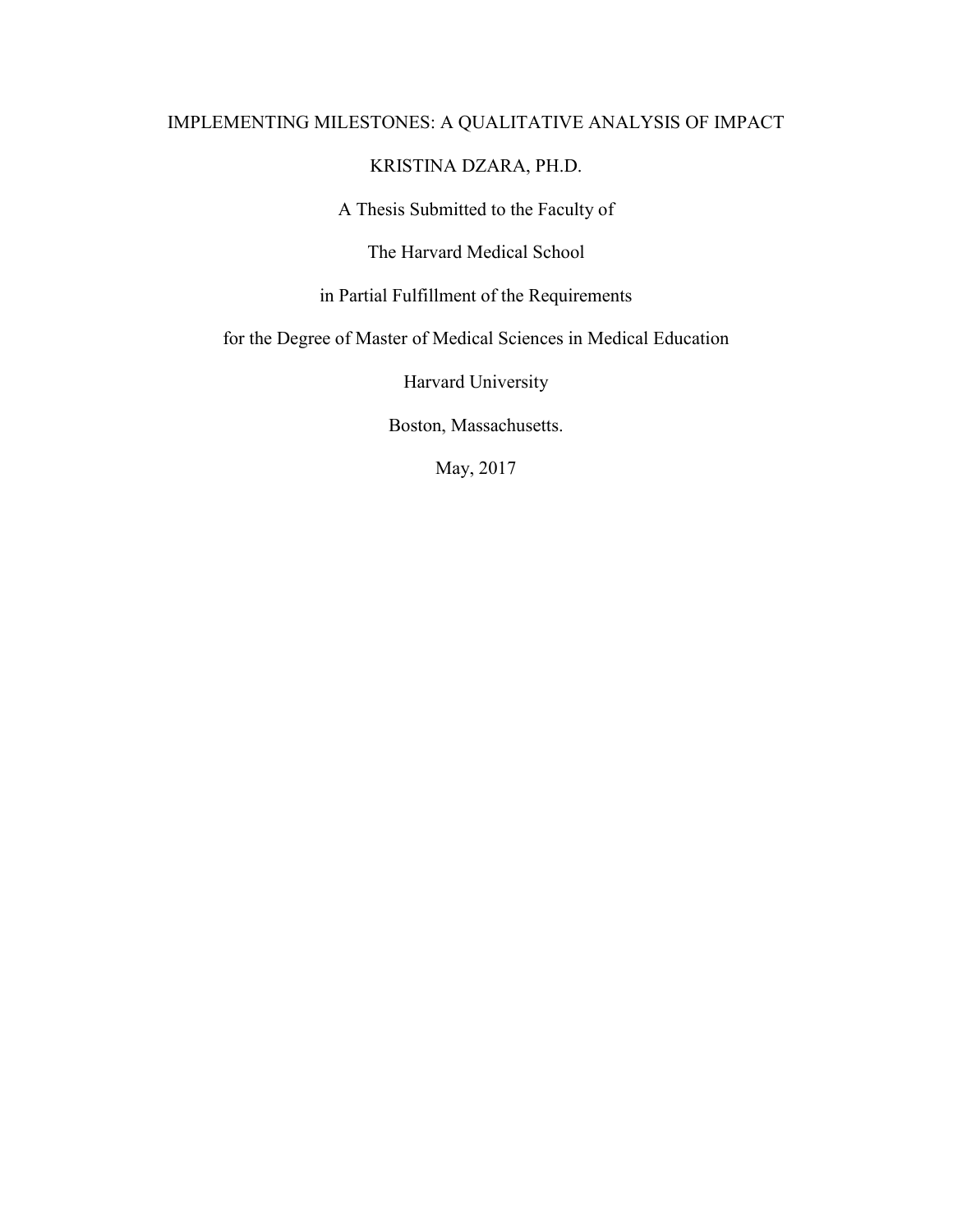# Thesis Mentors: Dr. Daniel J. Schumacher, Dr. Jennifer Kesselheim Kristina Dzara, Ph.D. Implementing Milestones: A Qualitative Analysis of Impact

# Abstract

Background: Changes to programs of assessment following the shift to milestones-based assessment in the Next Accreditation System have not been fully characterized. Better understanding is critical to helping programs across all specialties capitalize on emerging best practices and overcome shared challenges to meaningful milestones implementation.

Methods: Semi structured interviews were conducted with 15 residency program directors or associate program directors in 6 medical specialties at 8 academic medical centers. Questions explored four areas: 1) reviews of pre-milestones assessment programs to prepare for milestones-based assessment and reporting; 2) what programs retained from previous assessment efforts; 3) what programs added or changed from previous assessment efforts; and 4) what was the impact of the shift to milestones-based assessment on the program. Thematic analysis was used to identify codes, sub-themes, and themes.

Results: Four themes were defined in the data: 1) challenges to effective implementation; 2) adaptability and making milestones work; 3) value and utility of assessment changes; and 4) accountability and transparency to society, program, and residents.

Conclusions: Three of the four themes identified elaborated the impact of the shift to milestones, such as identification of gaps in curricula or the ability to obtain previously lacking objective performance data. Program leaders desired more guidance and support in redesigning programs of assessment but are resourceful in adapting milestones to their context. This underscores the importance of supporting programs with practical strategies and resources to support success in milestones-based assessment.

ii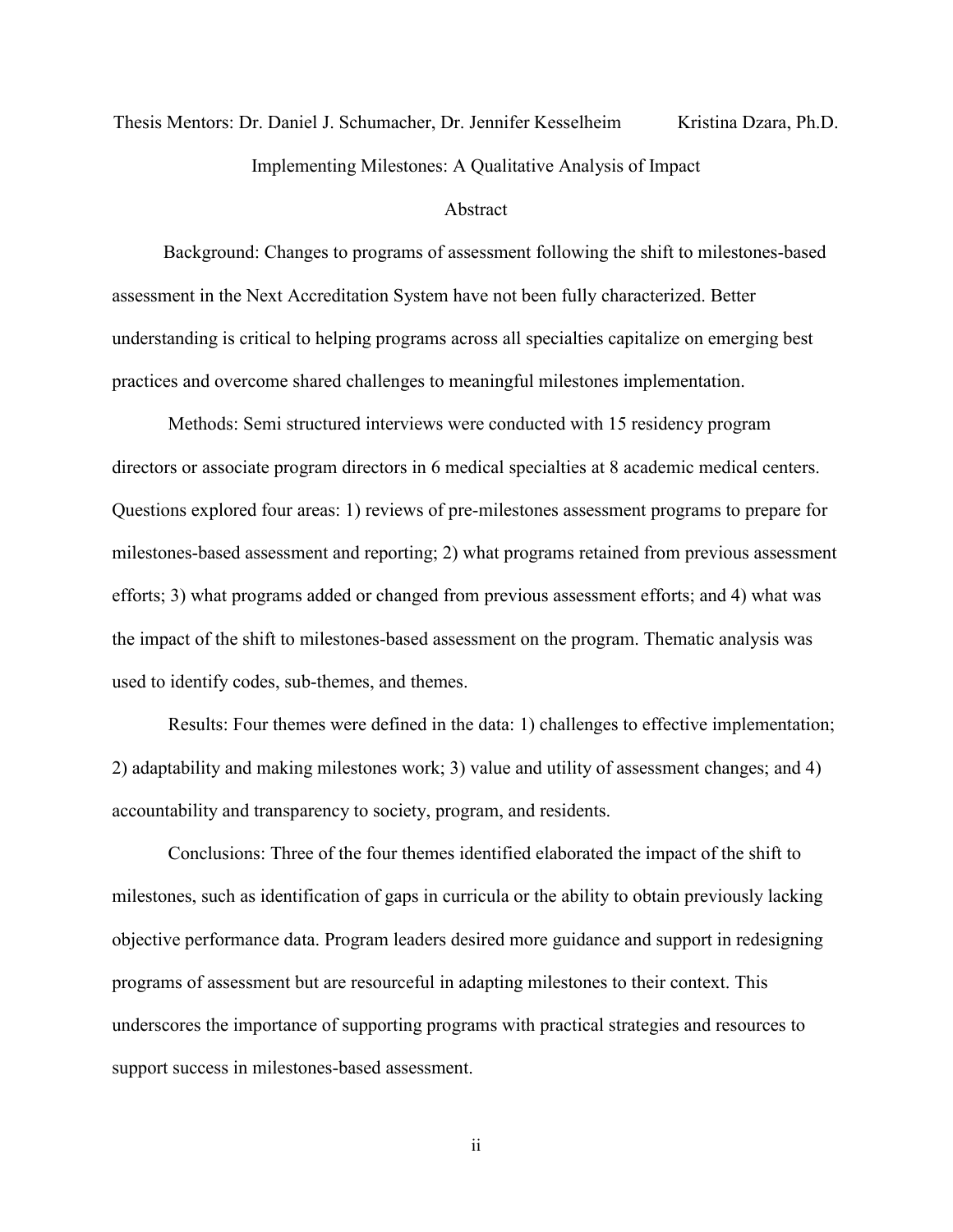|  |  | <b>Table of Contents</b> |
|--|--|--------------------------|
|  |  |                          |

| 1.   |                                                                                   |  |  |  |
|------|-----------------------------------------------------------------------------------|--|--|--|
| 1.1. |                                                                                   |  |  |  |
| 2.   |                                                                                   |  |  |  |
| 2.1. |                                                                                   |  |  |  |
| 2.2. |                                                                                   |  |  |  |
| 2.3. |                                                                                   |  |  |  |
| 3.   |                                                                                   |  |  |  |
| 3.1. |                                                                                   |  |  |  |
| 3.2. |                                                                                   |  |  |  |
| 3.3. |                                                                                   |  |  |  |
| 3.4. |                                                                                   |  |  |  |
| 3.5. |                                                                                   |  |  |  |
| 3.6. |                                                                                   |  |  |  |
| 4.   |                                                                                   |  |  |  |
| 4.1. |                                                                                   |  |  |  |
| 4.2. | What Was Reviewed, Kept, and Added in the Shift to Milestones-based Assessment 19 |  |  |  |
| 4.3. |                                                                                   |  |  |  |
| 4.4. |                                                                                   |  |  |  |
| 4.5. |                                                                                   |  |  |  |
| 4.6. |                                                                                   |  |  |  |
| 5.   |                                                                                   |  |  |  |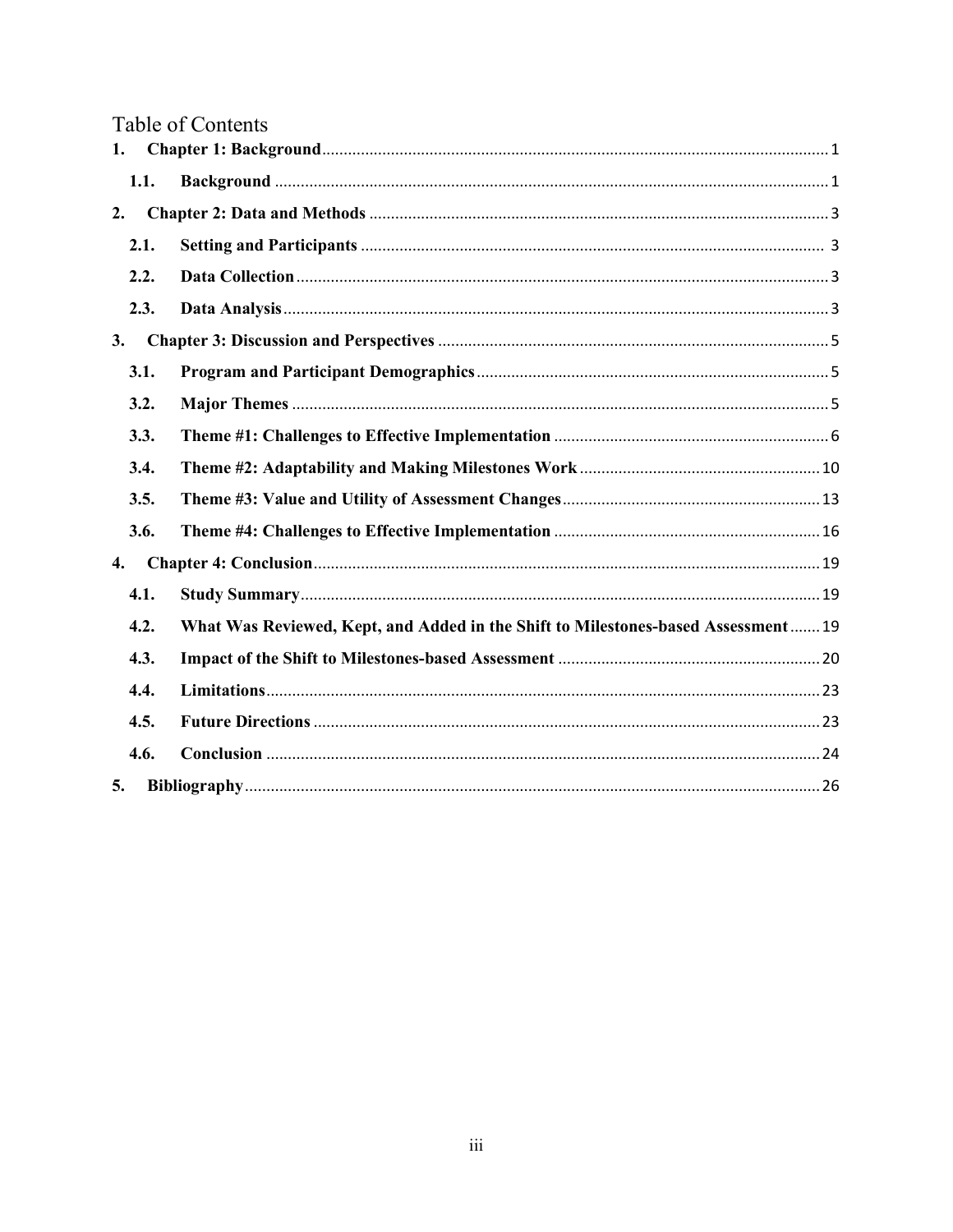# **Tables**

|--|--|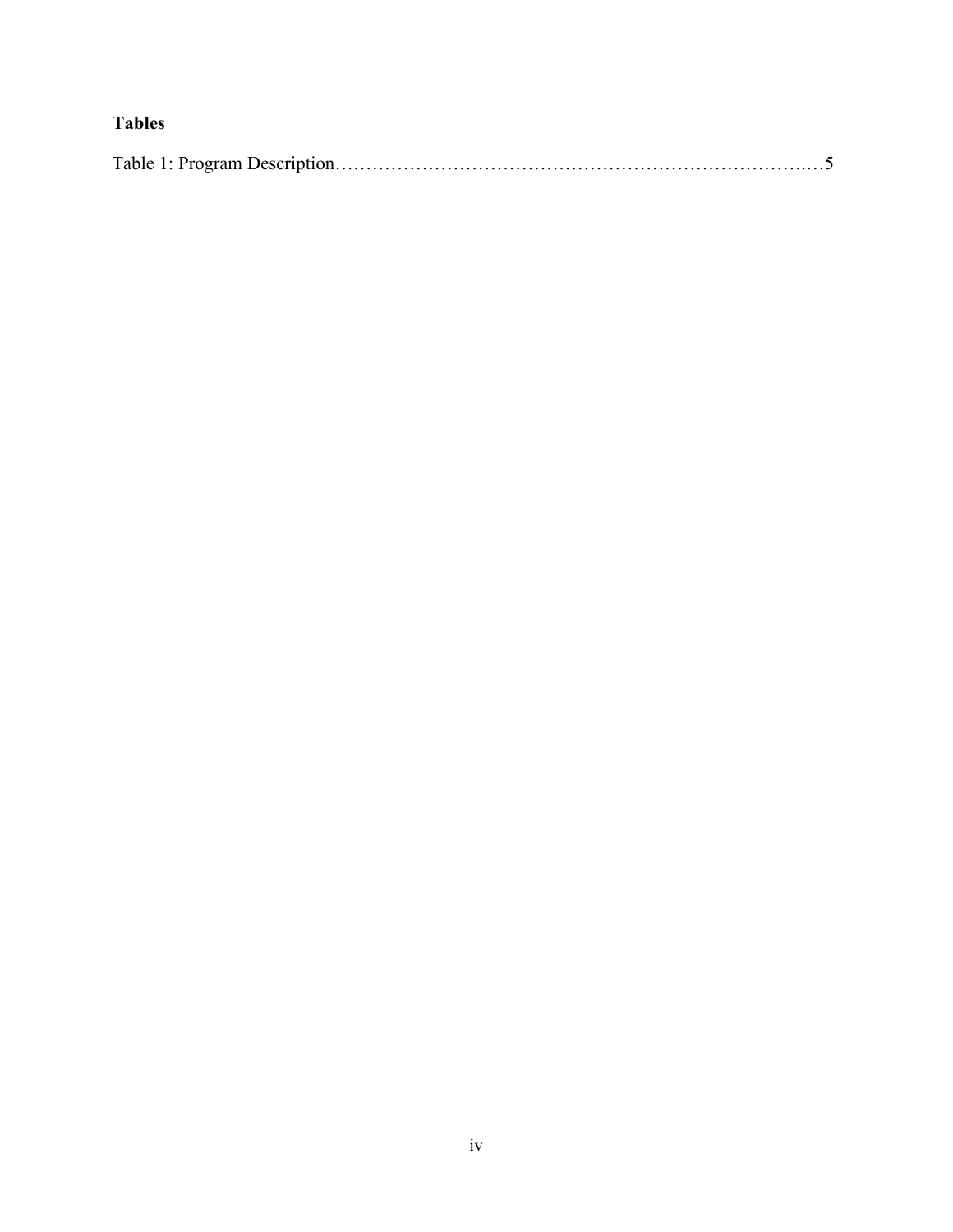# **Acknowledgements**

Kathleen Huth, M.D., Susan Farrell, M.D., Eric Holmboe, M.D., Donna Luff, Ph.D., Daniel J. Schumacher, M.D., M.Ed.

This work was conducted with support from Students in the Master of Medical Sciences in Medical Education program of Harvard Medical School. The content is solely the responsibility of the authors and does not necessarily represent the official views of Harvard University and its affiliated academic health care centers.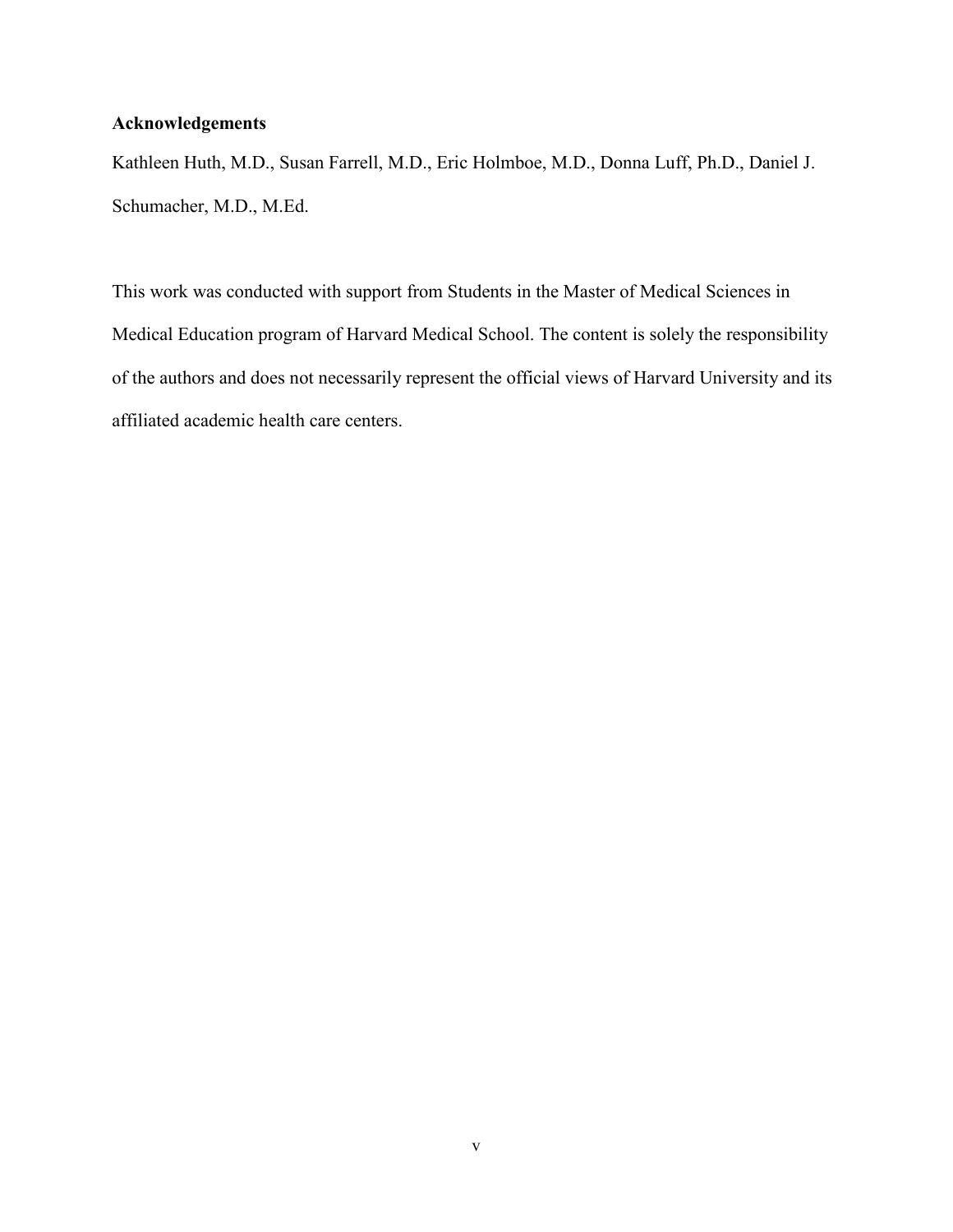# **Chapter 1: Background**

## 1.1 Background

In 2009, the ACGME launched its Next Accreditation System, an effort to define milestones for the competencies they originally defined a decade earlier "to enhance the ability of the peer-review system to prepare physicians for practice in the 21st century, to accelerate the ACGME's movement toward accreditation on the basis of educational outcomes, and to reduce the burden associated with the current structure and process-based approach (p. 1051)."(1)

Since 2013, the first seven specialties began reporting milestones to the Accreditation Council for Graduate Medical Education (ACGME) and by 2015 all specialties were fully engaged.(1,2) Early guidance for how programs should transition their existing programs of assessment to encompass the milestones was ambiguous and variable for many specialties and continues to be an evolving process.(3-6) Most efforts have focused on foundational advice, such as utilizing milestones to track learner development over time to ensure that graduates have the skills and knowledge for unsupervised post-residency practice.(3, 6-7). Guidance to date also includes using clinical competency committees to assess learner progress over time by synthesizing information from a combination of assessment sources,(6-8) including direct observations, simulation, in-service training exams, multi-source feedback, audit and performance data, and global evaluations.(4, 6, 9). Finally, the shift to milestones has been advocated as an opportunity to intentionally design programs of assessment to provide learners with frequent, formative feedback to indicate areas where they are doing well and areas where improvement is needed.(3, 9)

While general guidance in the literature may help programs as they implement milestones-based assessment, it is likely of variable utility given program- and specialty-specific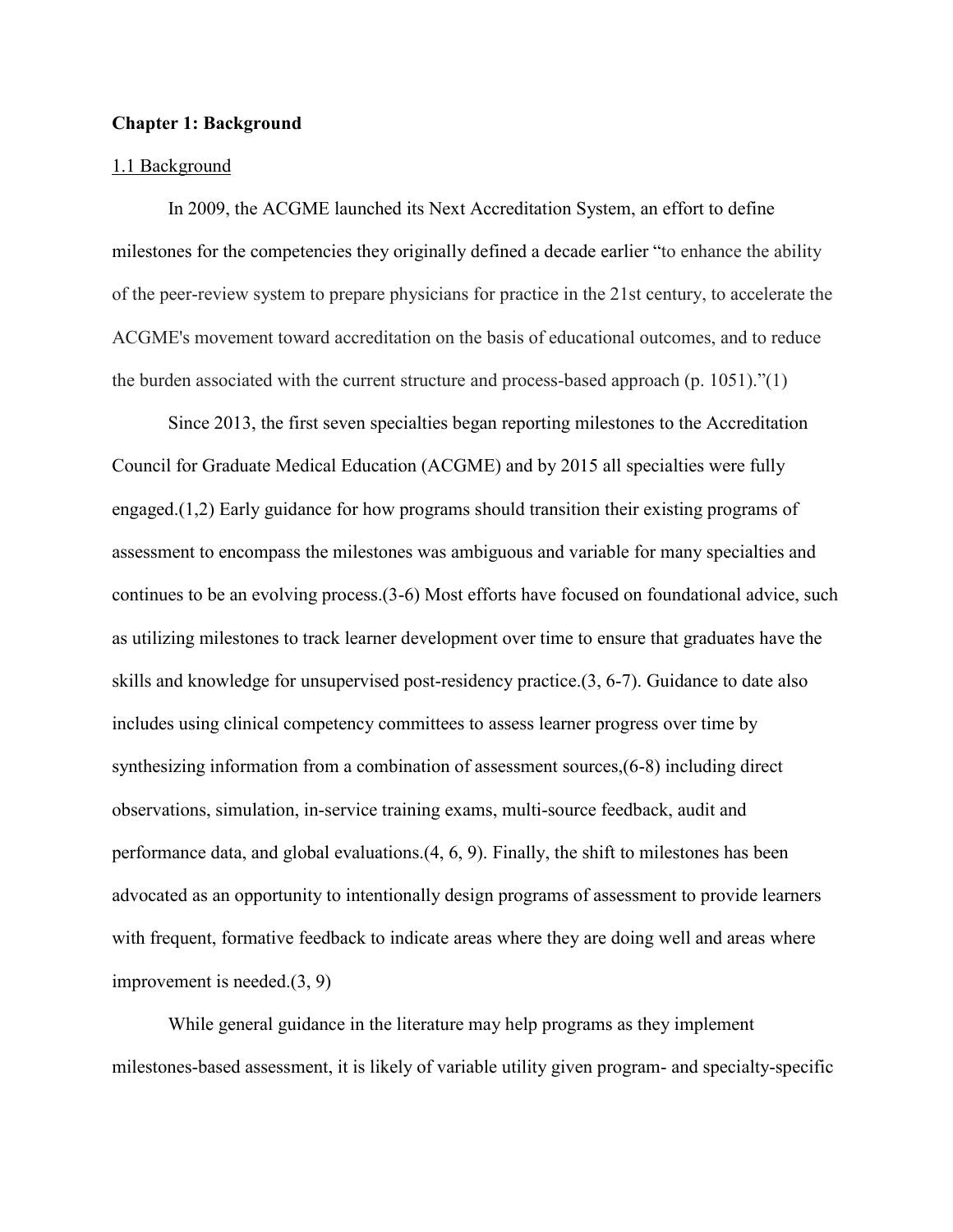differences and related practical challenges. This notion is supported by a recent description of the experiences with milestones implementation in the internal medicine community thus far.(10)

We sought to explore this area, explicitly responding to Holmboe's recent call for more research considering what works, for whom, in what circumstances, and why.(10,11) Grounded in a worldview of constructivism and relativism,(12) we explored changes to programs of assessment as a function of the shift to milestones-based assessment in the Next Accreditation System across a variety of specialties. Better understanding this area is critical to helping programs across all specialties capitalize on emerging best practices and overcome shared challenges to meaningful implementation of milestones-based assessment.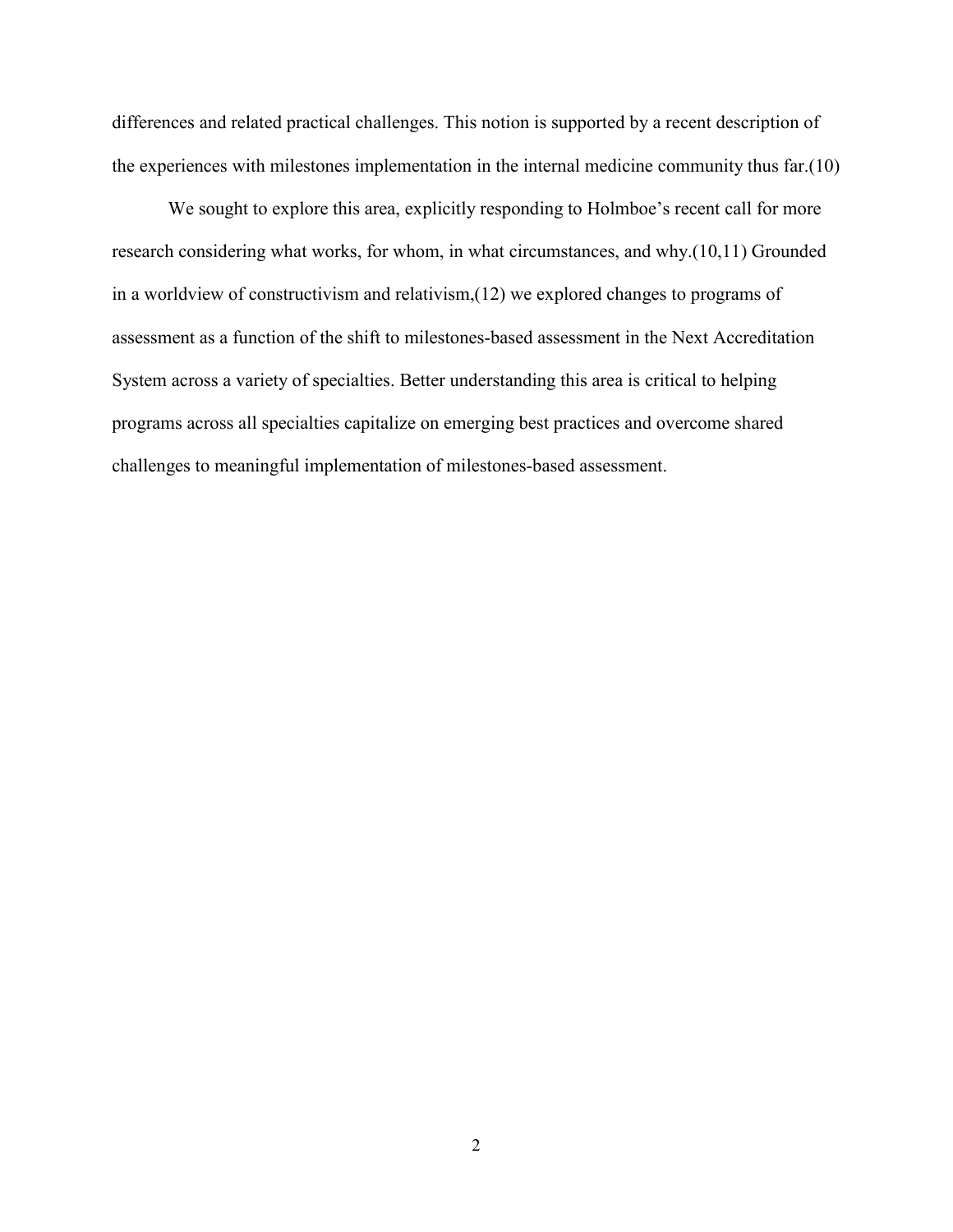## **Chapter 2: Data and Methods**

#### 2.1 Setting and Participants

Between August and December 2016, we purposefully sampled residency program directors (PDs) or associate program directors (APDs) from a range of program sizes in six specialties at eight academic medical centers in a large, urban city (Boston, MA). While located in an urban, academic city, we intentionally included programs that were not located at tertiary or quaternary hospitals. In order to triangulate findings and compare potential differences between specialties, we chose medical (pediatrics and internal medicine), surgical (general surgery and orthopedics), and hospital-based (emergency medicine and anesthesiology) specialties.

#### 2.2 Data Collection

Semi-structured interview questions were informed by realistic evaluation and developed by the research team in consultation with experts in competency-based medical education (CBME). Questions focused in four areas: 1) what, if any, reviews of their current system programs conducted to ensure they are prepared for milestones-based assessment and reporting; 2) what programs retained from previous assessment efforts; 3) what programs added or changed from previous assessment efforts; and 4) what was the impact of the shift to milestones-based assessment on the program.

#### 2.3 Data Analysis

Interviews were audio recorded, transcribed and reviewed for quality and completeness by the first author (KD). We conducted a thematic analysis following the five key stages to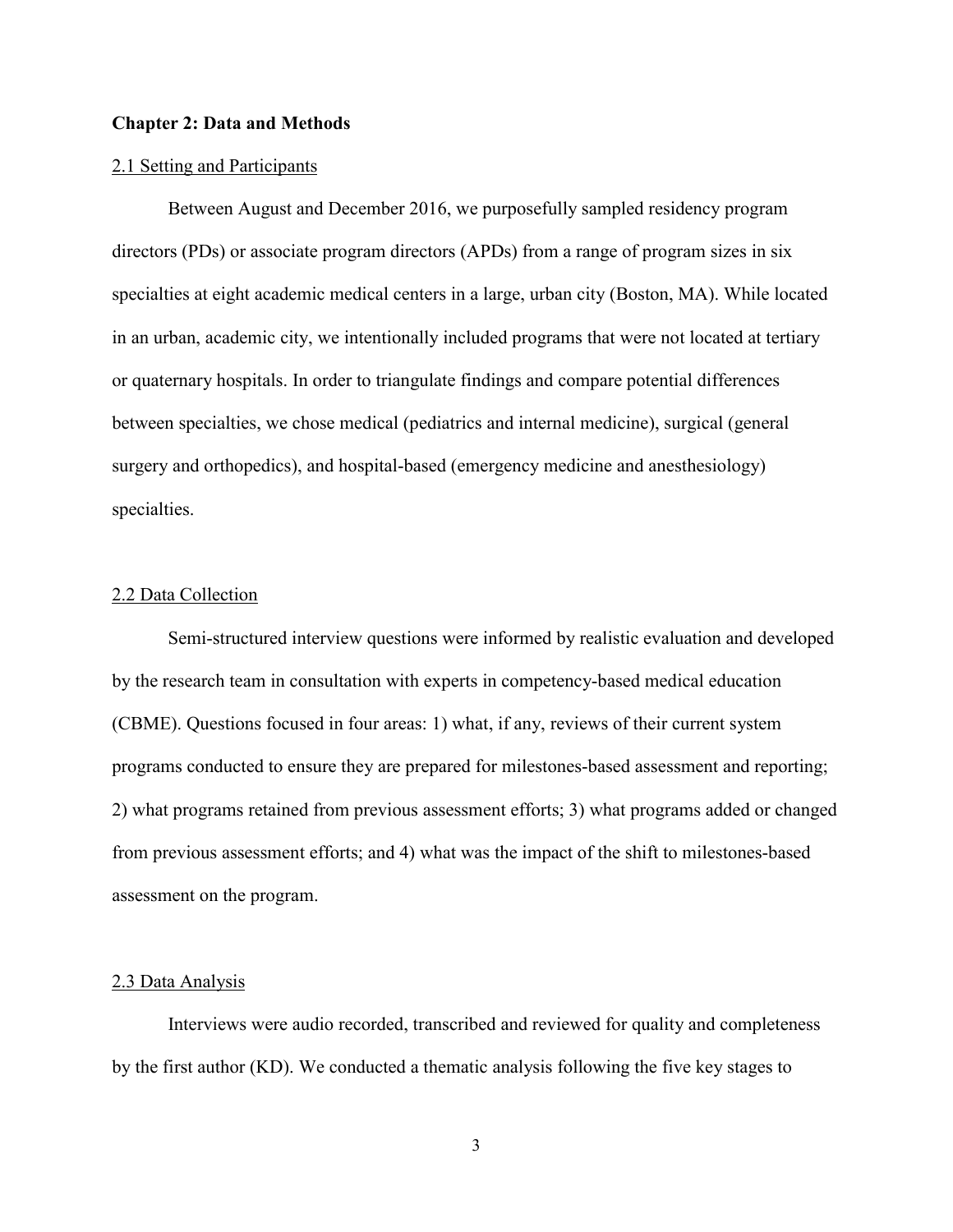qualitative research framework developed by Ritchie and Spencer.<sup>13</sup> NVivo  $(11)$  was used to facilitate data management while coding. First, two authors (KD and KH) familiarized themselves with the data, each independently reading the first two interview transcripts to create a preliminary list of codes. Codes were compared and definitions refined as they were applied to the data. The iterative process allowed new questions to be asked in the interviews to explore patterns emerging in the analysis. These authors developed a codebook based on an immersive reading of the first five interviews, which represented a range of programs. After coding all subsequent interviews, they discussed recurring patterns in the data, and codes were combined into broad sub-themes. Relationships between sub-themes were explored to identify emerging themes. The coders independently reread the coded data within each theme to ensure coding consistency and to identify illustrative quotations.

As an educator (KD) and a physician (KH) with interests in postgraduate medical education, the coders practiced reflexivity by maintaining awareness of how their own views on milestones-based assessment may influence interpretation of the data. Throughout this process, they stayed close to the data and wrote interpretive memos to ensure the findings would represent the authentic views of the program leaders.

The project was deemed exempt by the institutional review board at Harvard Medical School.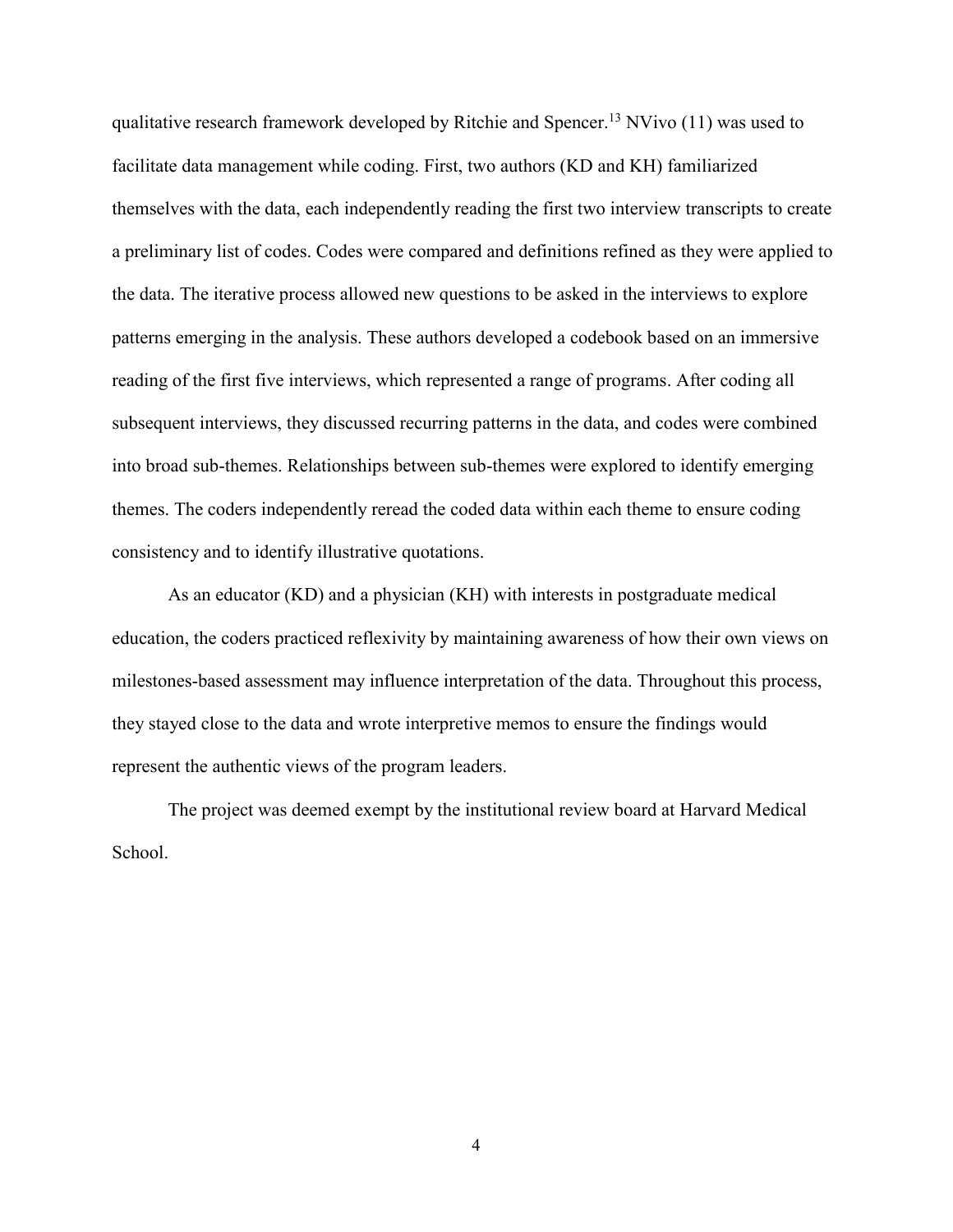# **Chapter 3: Results**

## 3.1 Program and Participant Demographics

Fifteen PDs or associate PDs agreed to participate (Table 1). Interviews ranged between

20 and 58 minutes, the median interview being 37 minutes long.

| <b>Program Specialty</b>          | Number of PDs              |
|-----------------------------------|----------------------------|
|                                   | Participating              |
| <b>Internal Medicine</b>          | 3                          |
| Pediatrics                        | 3                          |
| Orthopedic Surgery                |                            |
| General Surgery                   | 3                          |
| Anesthesiology                    | 3                          |
| <b>Emergency Medicine</b>         | $\mathfrak{D}$             |
| <b>Total</b>                      | 15                         |
|                                   |                            |
| <i><b>Interviewee Role</b></i>    | Number of PDs by Role      |
| Program Director                  | 13                         |
| <b>Associate Program Director</b> | $\overline{2}$             |
|                                   |                            |
| Program Size                      | <b>Number of Residents</b> |
| Range                             | $24 - 180$                 |
| Mean                              | 56                         |
| Median                            | 67                         |

Table 1: Program Description

# 3.2 Major Themes

Based on the data, 51 codes emerged which coalesced into 11 sub-themes and four major themes: 1) challenges to effective implementation; 2) adaptability and making milestones work; 3) value and utility of assessment changes; and 4) accountability and transparency to society, program, and residents. While we were open to the possibility of finding differences between specialties, we did not note major differences between specialties in participants' responses.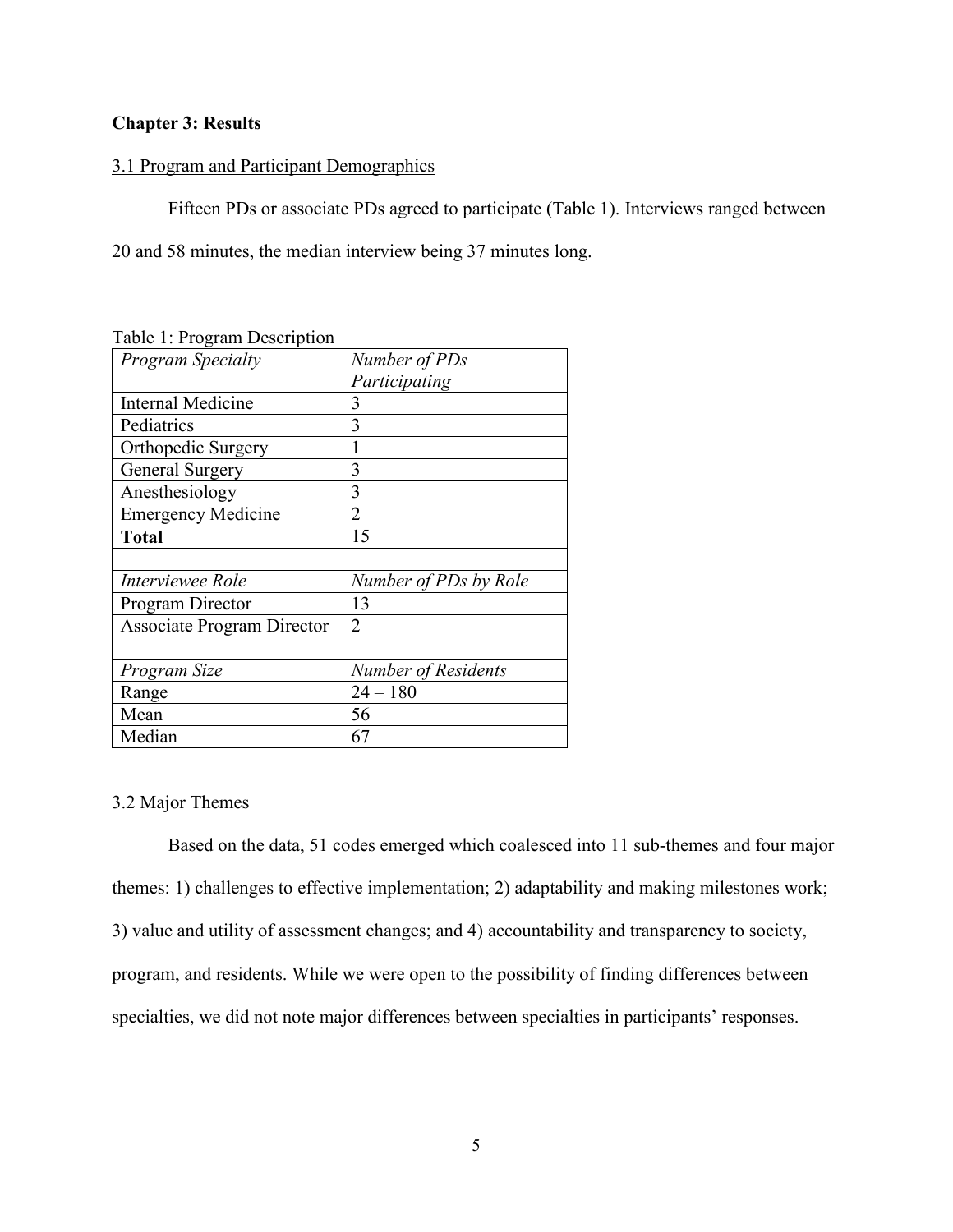#### 3.3 Theme #1: Challenges to Effective Implementation

Within the challenges to effective implementation theme, four sub-themes emerged: 1) desire for milestones guidance; 2) administrative burden; 3) implementation experience; and 4) faculty development opportunities and challenges.

# *Desire for Milestones Guidance*

Nearly all PDs wanted more guidance for implementing milestones, and some felt stuck without knowing how to move forward. Indeed, early in the milestones process, participants expressed there was a general feeling of being mandated to change practice without funding or support.

"Everyone had to do this individually, which was so incredibly frustrating about the whole process and I understand why...what works for [one specialty] is not going to work for [another] but the mandate was huge. It was huge…" [Interview #3]

This desire for implementation guidance led to considerable variability in how milestones were incorporated into programs. Those programs which were not as challenged with the shift to the milestones tended to be programs that either reported already having a strong program of assessment in place prior to the milestones or programs that didn't fully grasp the intensity they would need to review, consider, and potentially replace their program of assessment. Many participants expressed a strong desire for better tools to assess residents, especially measures with validity and reliability.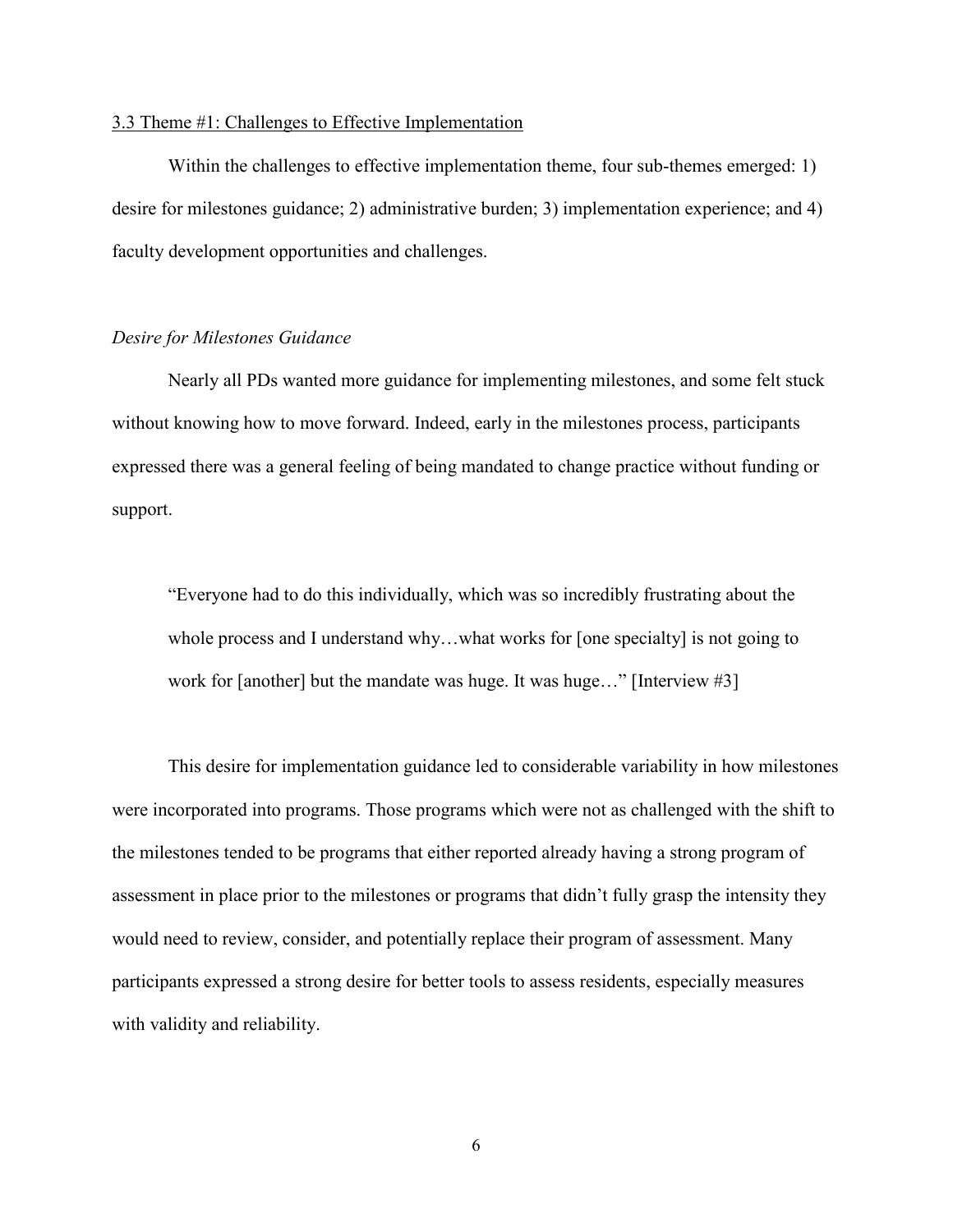"Can [the ACGME] just give us the form that [they] want, that [they] vetted, and we will do it, rather than us basically working slowly through multiple iterations?" [Interview #5]

Lacking engagement in the process and not knowing where the milestones fit into the ACGME's overarching plan made it difficult for program leaders to find the drive and desire to make large-scale changes to their programs of assessment.

"I'm worried that in 5 years the next big thing will come along and as program directors, we don't have a lot of time to make innovative metrics roll out new evaluation systems every few years and our faculty would riot." [Interview #13]

# *Administrative Burden*

Part of the emotional reaction to milestones implementation included the weight of having to not only review and potentially redesign programs of assessment but doing so while garnering the support of rotation directors and faculty. The administrative burden, including time and resource needs, helped encapsulate the overall weight participants felt as milestones were implemented in their programs.

"We had to transition to a new online residency management plan, we had to create these forms which probably took us a year to do it, then we had to develop the faculty...we had to re-tool the CCC in that 2 out of the 12 meetings spend we spend purely doing this, and not talking about the residents per se…we've been doing it now for 2 years at least, maybe 3 years. So now it just seems like this is what we do. But it was a major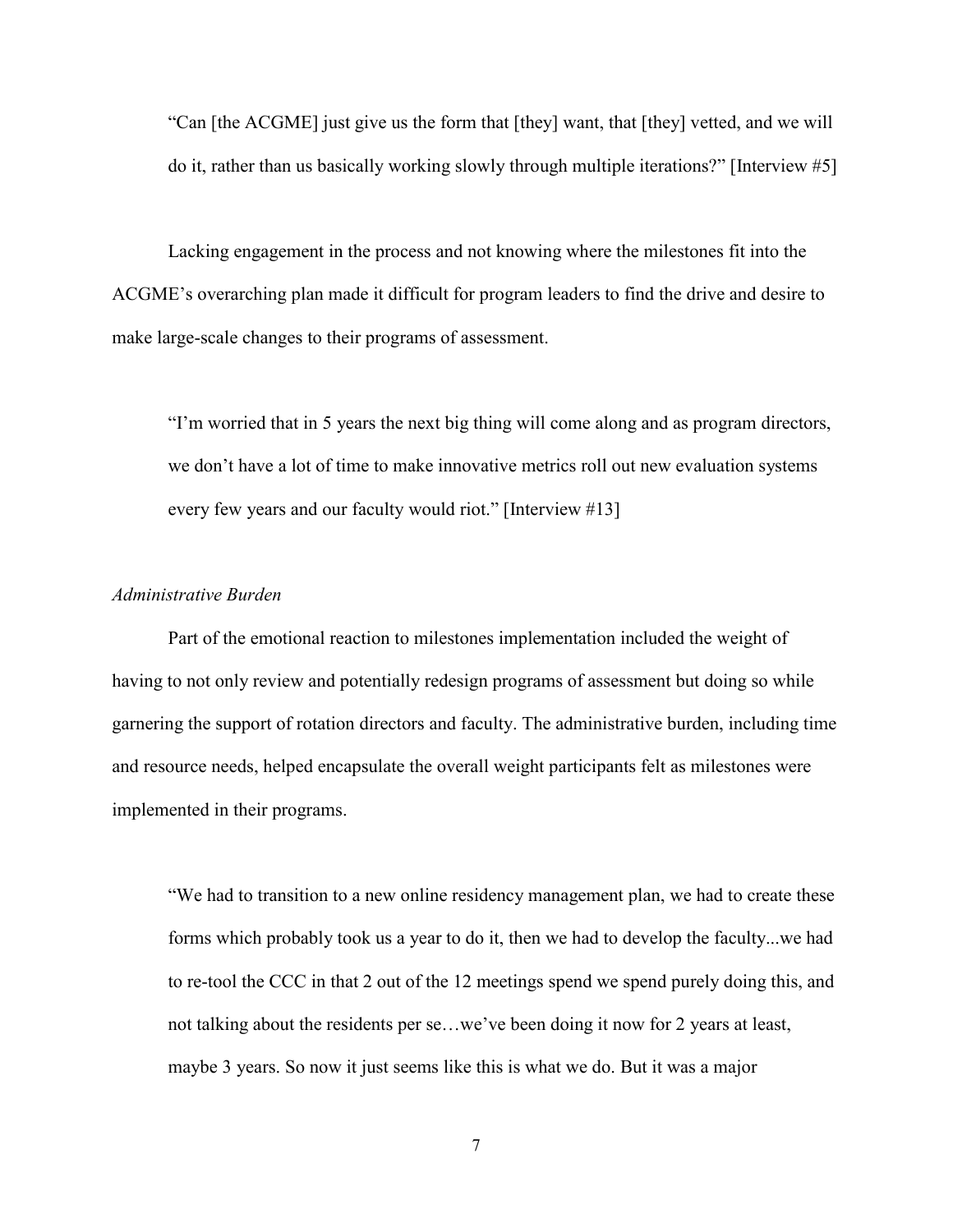undertaking." [Interview #6]

# *Implementation Experience*

Program directors noted a number of specific implementation challenges. Concerns about data quality and utility were clearly expressed, and linked to the desire for useful, vetted assessment tools. Additional concerns about faculty understanding the importance of assessment and desire to assess learners were expressed. These concerns were tethered to a lack of leverage to encourage faculty to complete assessments, either in total or in a timely manner.

"I think what hasn't worked is being able to figure out how do you get these really stretched faculty to get me all the data. How do you get the data? Like, it's a lot of data that you need. And I think we haven't figured out how to get really a lot of data." [Interview #4]

However, other participants described ways that milestones pushed them to identify a mechanism to obtain more assessment information in their program:

"We have more robust text coming in, and we hired a coordinator who has finally found the secret, which is nagging, to getting them done. So we went from about a 30% return to…nearing 90% return rate on evaluations. So we just have more volume now, and so that happens to be post milestones in part because we felt like, it was impossible to do the milestones without that." [Interview #11]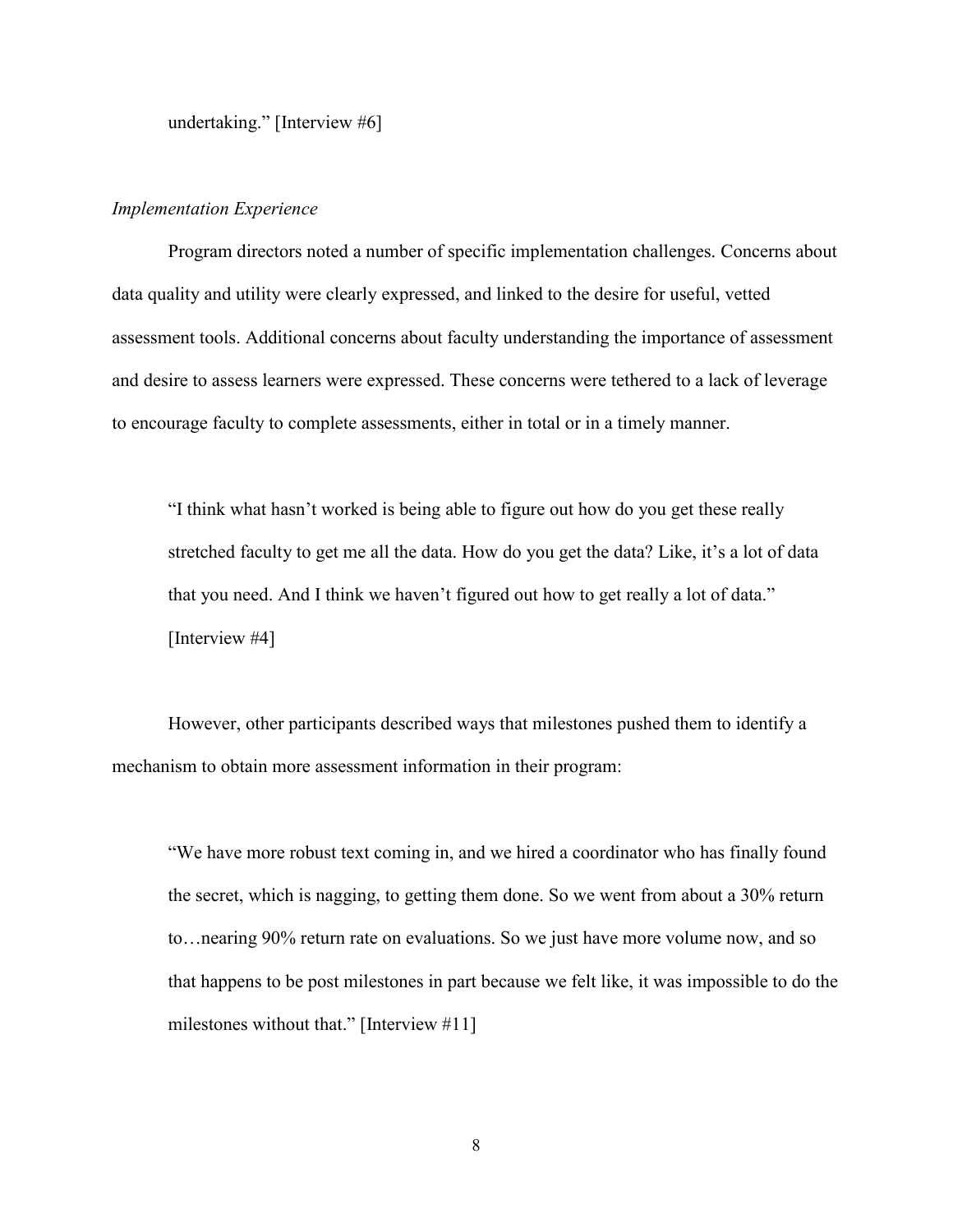A small number of programs attempted to implement the milestones by incorporating them verbatim into direct assessment tools. Each of these programs reported having a failed first attempt at milestones implementation, which proved frustrating, as program directors then had to revert to their previous assessment tools, or identify or develop new tools.

"When we heard the milestones were coming out, we actually changed all of our evaluations into milestone based evaluations. So we used the milestone wording, and that is what we had the evaluators scoring on…And it didn't work well. The faculty didn't understand the wording, and they didn't like using the evaluation forms used with the milestone wording. [Interview #4]

#### *Faculty Development Opportunities and Challenges*

Both barriers to and opportunities for faculty development were identified as key variables affecting milestones implementation. Here, there was a tension between having the time and resources to plan and organize training, determine faculty needs, and offering effective programming beyond a one-off, brief introduction to milestones or new assessment tools.

Some programs attempted to make assessment of residents easier by limiting the range of assessment tools. Others tried to shield or shelter faculty from the need for higher-level understanding of the purpose and function of the milestones, encouraging them to assess residents in the clinical setting but not offering a clear rationale for changes such as revised assessment tools or increased frequency of assessment.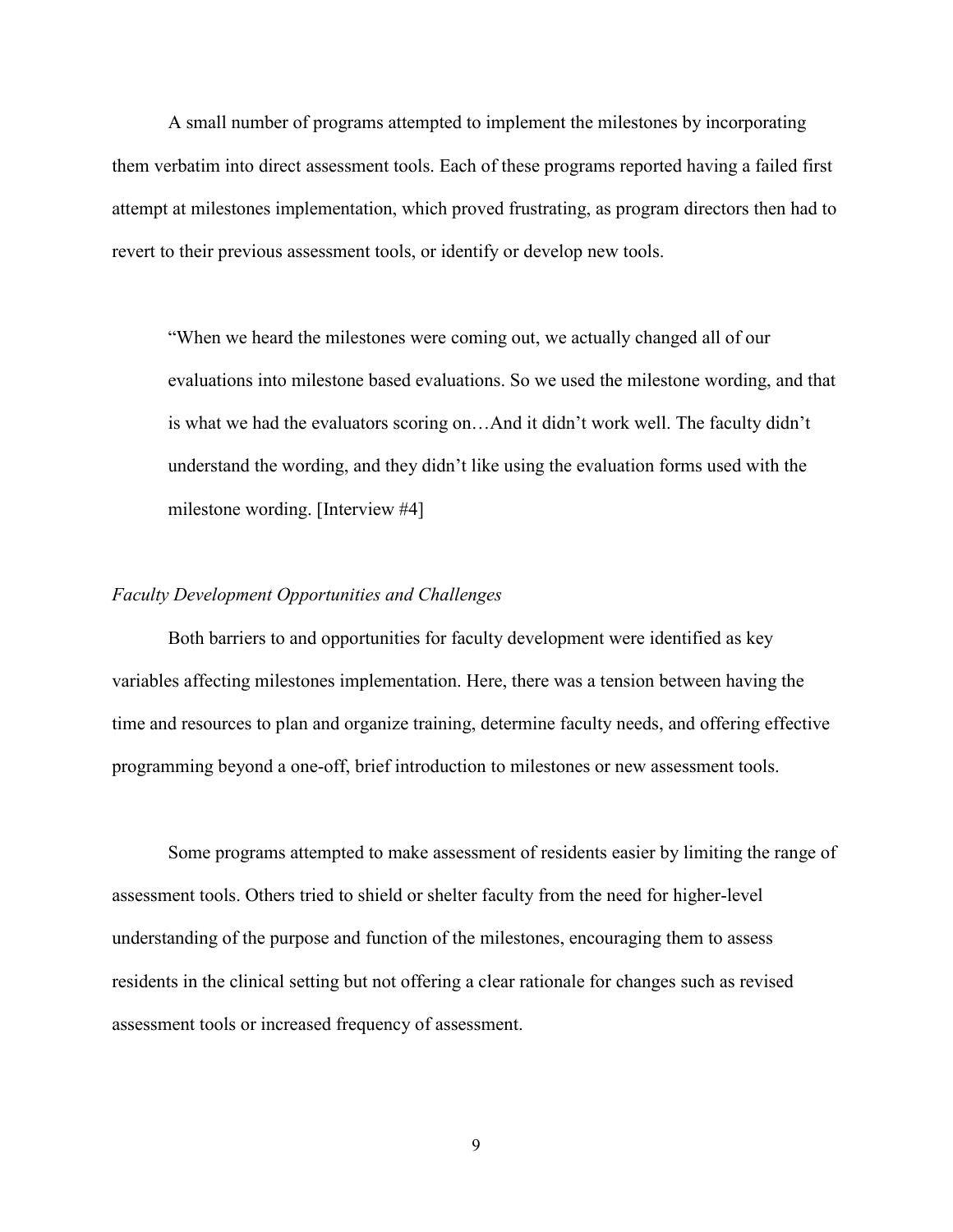"We firewalled off our faculty that are division directors and are doing those evaluations from our day to day to faculty who [are not doing them]…The folks that are involved in our clinical competency committee or are doing rotational evaluations, or division directors got some additional coursework or training - both formal and more largely, informal - on how to wrap their heads around the milestones." [Interview #13]

Still, some program directors expressed hope that a combination of faculty development and overall changes to programs of assessment would gradually change faculty behavior to create a stronger culture of assessment.

"There were some initial desires [that] the form itself could change behavior…[that] the evaluation form itself could become a form of faculty development. So we were kind of hoping that some of that would occur. I don't know whether that's happened or not. My guess is probably not…" [Interview #6]

# 3.4 Theme #2: Adaptability and Making Milestones Work

Three sub-themes emerged from the data for the second theme focused on adaptability and making milestones work: 1) integrating the milestones with prior program of assessment; 2) adaptability and changing approach to assessment; and 3) complete overhaul.

# *Integrating the Milestones with Prior Program of Assessment*

As programs searched for ways of integrating the milestones into their current programs of assessment, having an existing clinical competency committee (CCC) in some form made the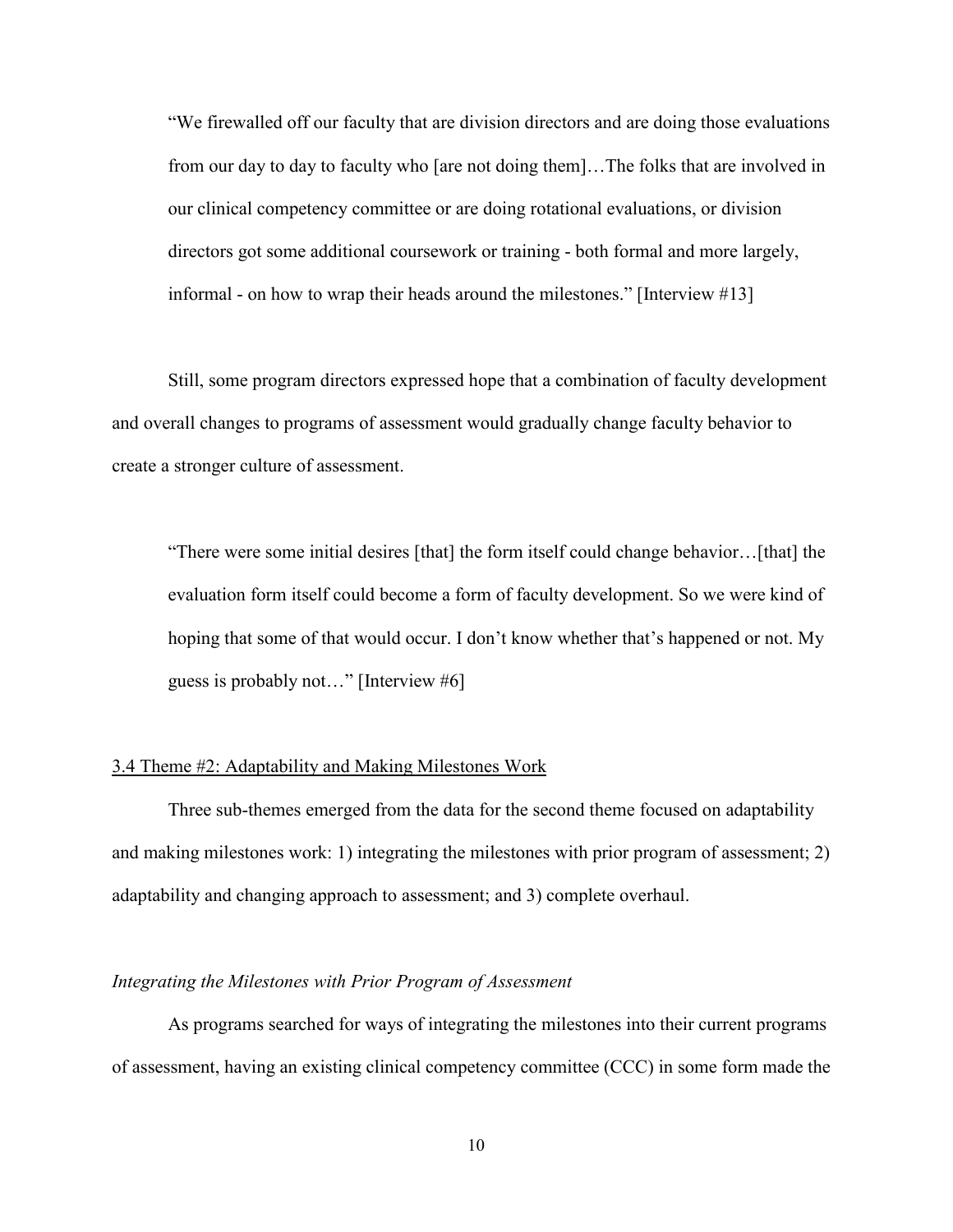transition easier.

"We had a sort of evaluation committee that we basically renamed the CCC. So, we had it, we didn't call it the CCC, because that was new terminology." [Interview #8]

In large part, the format of assessment remained the same, such as collecting assessment data from end-of-shift or rotation evaluations, direct observation, or even informally.

"The milestones have been additive in terms of how we assess residents. I would not use the word transformative…They have helped clarify when we're not sure about, for instance, why we might not be comfortable with a particular resident, but the process is still the same. We've incorporated the milestones into it. " [Interview #12]

A small number of programs, frustrated with or disinterested in the milestones, made no changes to their programs of assessment. Here, they assumed that their existing program of assessment would be sufficient, or they would rely on a mix of intuition and historical data.

"I'll let you in on my secret, my dirty secret, is that I do not take the milestones seriously as a detailed exercise...I try to take everybody for whatever milestone level they were at before, and I spend almost no time at all on pondering what score they should have." [Interview #10]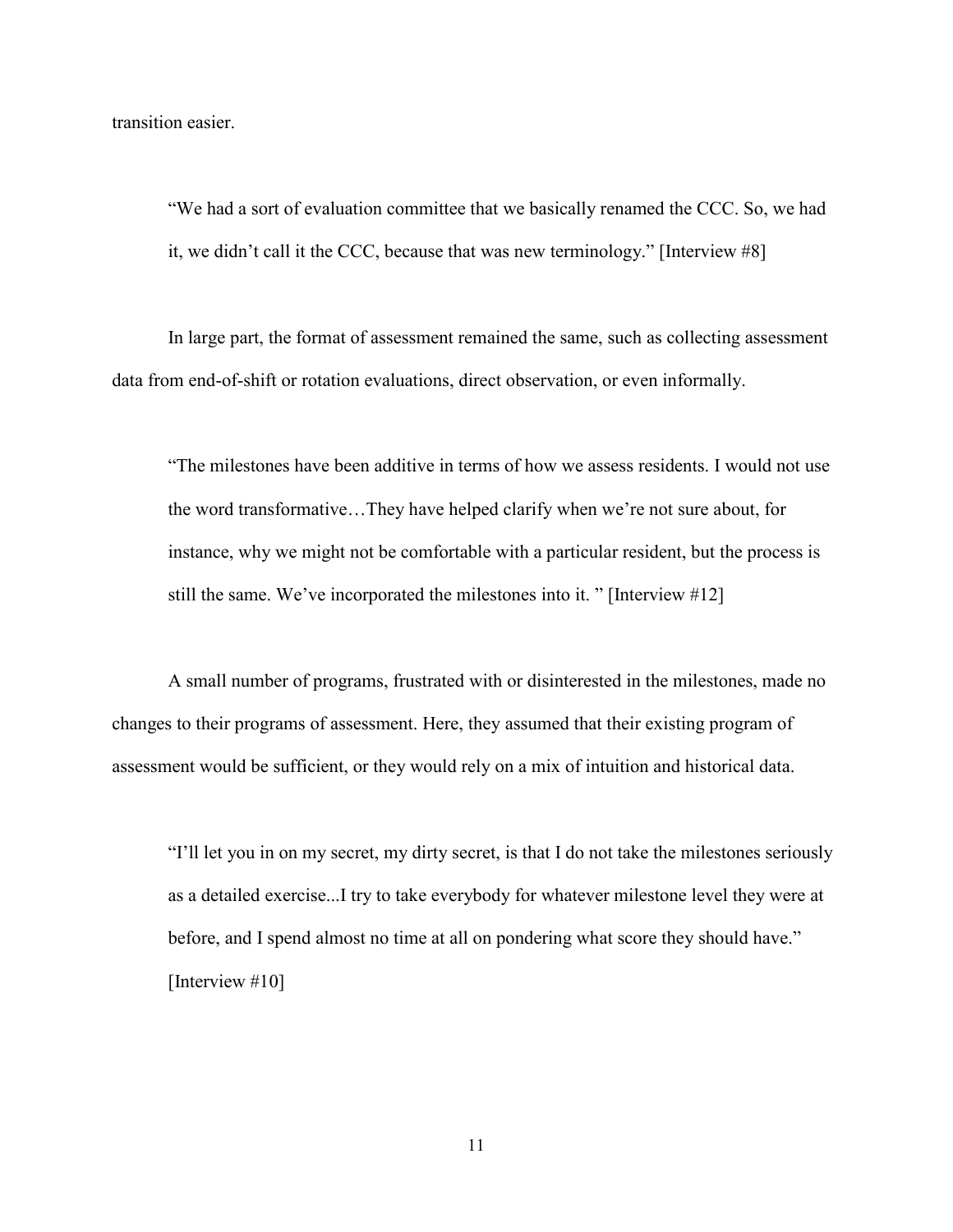# *Adaptability and Changing Approach to Assessment*

Nearly all programs took the milestones as an opportunity to revise their assessment tools. In some cases, additional opportunities, such as having clinical faculty assess learners more than once per rotation, were identified. Programs also made changes to the clinical or didactic curriculum in an effort to ensure they were offering residents a range of educational experiences that would inform milestones reporting. Once CCCs were in place, programs had to adapt to their new function, in some cases trying out different organizational styles or processes before determining what worked best.

# *Complete overhaul*

For many participants, milestones implementation prompted them to rethink their sources of assessment data and identify gaps in assessment within their programs. Some programs mapped sources of assessment to the milestones to ensure multiple data points were available for each milestone.

"We took every rotation and every milestone sub-competency and mapped out basically which rotation is going to be assessing which of those sub competencies and made sure that there were multiple domains…so that was a whole overhaul actually of all of those rotations." [Interview #4]

For some, this process encouraged introspection, and the realization that additional opportunities for assessment were necessary.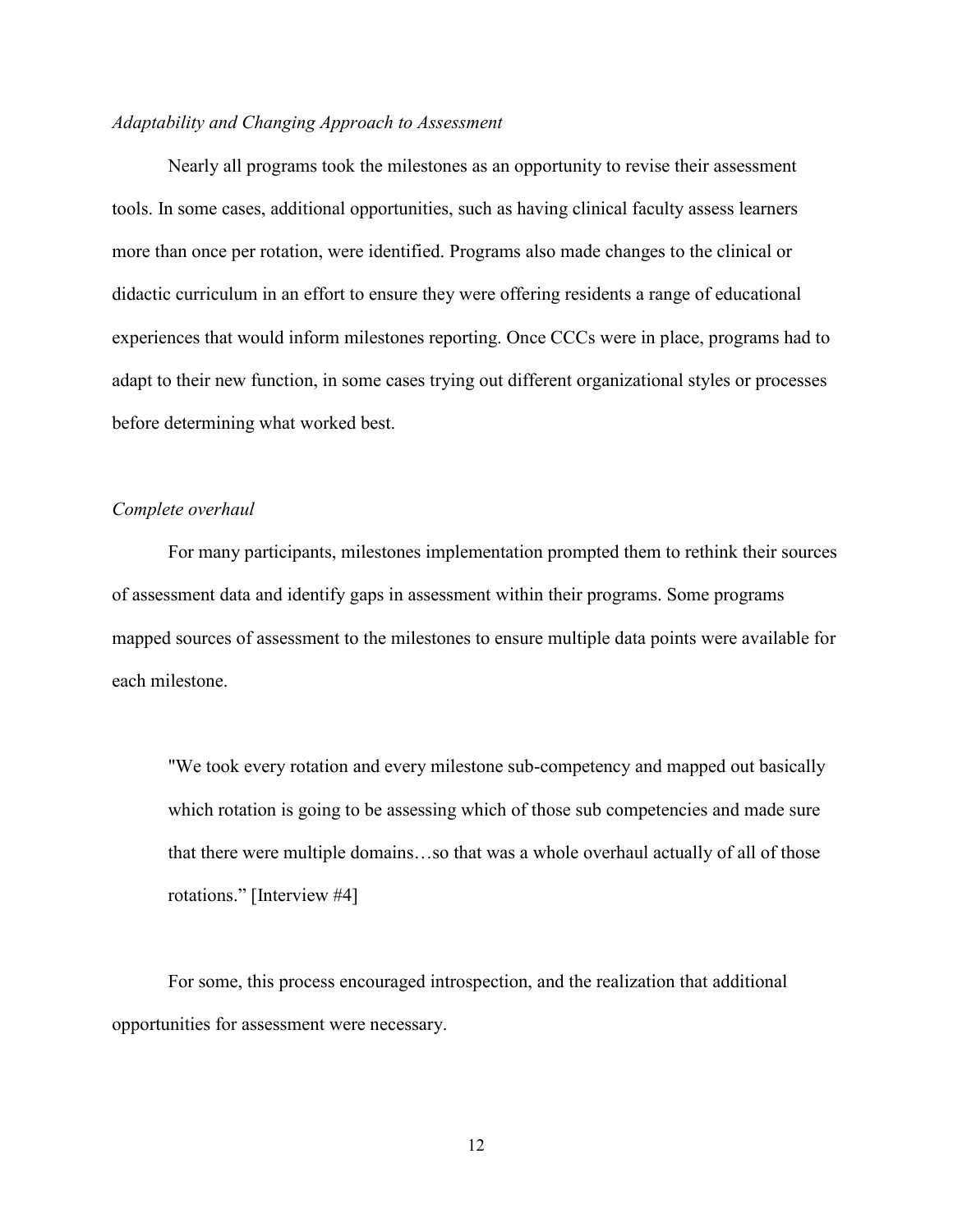"From the milestones grid [we asked] 'which of these are we currently observing, and where?' And in that process we discovered there are many things that we don't get to observe properly...So we had to think about what to do for those." [Interview #9]

## 3.5 Theme #3: Value and Utility of Assessment Changes

Two sub-themes emerged from the data regarding the value and utility of assessment changes: 1) increased focus on residents; and 2) gestalt to granular.

# *Increased Focus on Residents*

Many program directors felt there was an increased focus on learners with the implementation of milestones. One way this was demonstrated was through renewed emphasis on direct observation. Some programs were able to achieve this:

"We have a lot more direct observations actually going on so what we've realized over time within the CCC is that we need more direct observations to really make sense of the milestones." [Interview #4]

A number of program directors knew that more direct observation would be good for the program, the faculty, and the residents, but lacked a clear path to achieving this given the additional resource needs, administrative burden, and lack of faculty leverage. This said, many expressed a sentiment that they were slowly moving in that direction:

"We're trying to…get more direct observation because I think that is going to be, direct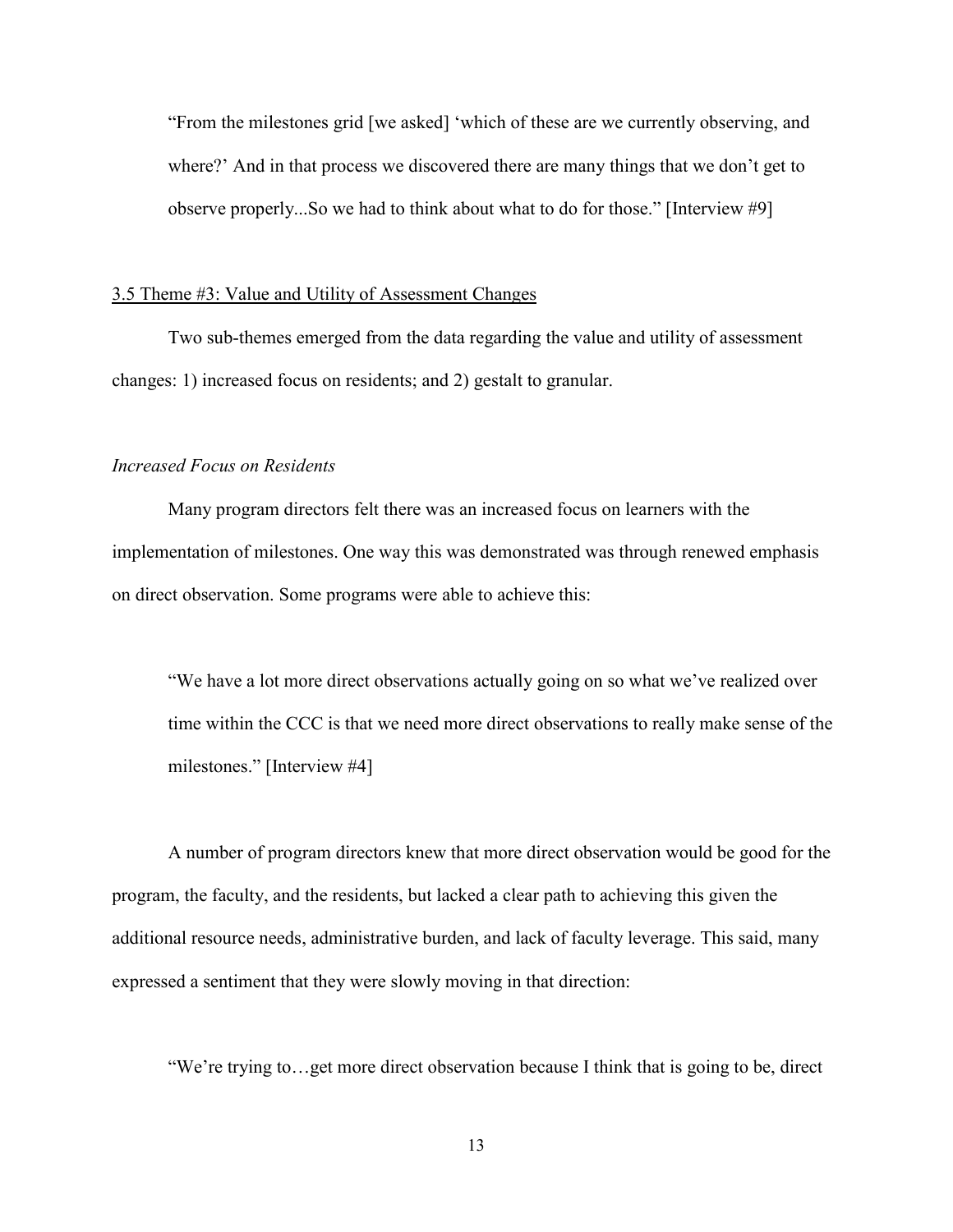observation tools, and ways to implement that. That will probably be better for the system." [Interview #11]

An increased focus on learners was also demonstrated via the CCC through the development of a more structured and robust process for using assessment information for summative purposes. For example, participants' CCCs tended to spend more time on struggling residents or outliers, a group likely with the greatest need for receiving external feedback and guidance in their development. However, this did sometimes come at the cost of dedicating time to the review of typically performing residents.

"The good thing is we are talking about people who are lagging behind in much more depth and understanding them and discussing that…So this is what is gained. What is lost is that we don't talk about anyone who's average or above average in terms of where they can further improve." [Interview #9]

There were mixed perspectives on whether the milestones were useful for individual learner assessment. Milestones can result in an overall increase in assessment efforts, as noted previously. They can also offer faculty a framework for thinking about and offering feedback on where a resident is at in their development and where they should be going. Those who responded affirmatively noted specific domains – such as professionalism or communication – or felt that the milestones helped them move from viewing residents as globally struggling or succeeding but instead having both strengths and areas for improvement. This was reinforced by a sense that the milestones may be less effective at identifying "problem" residents and more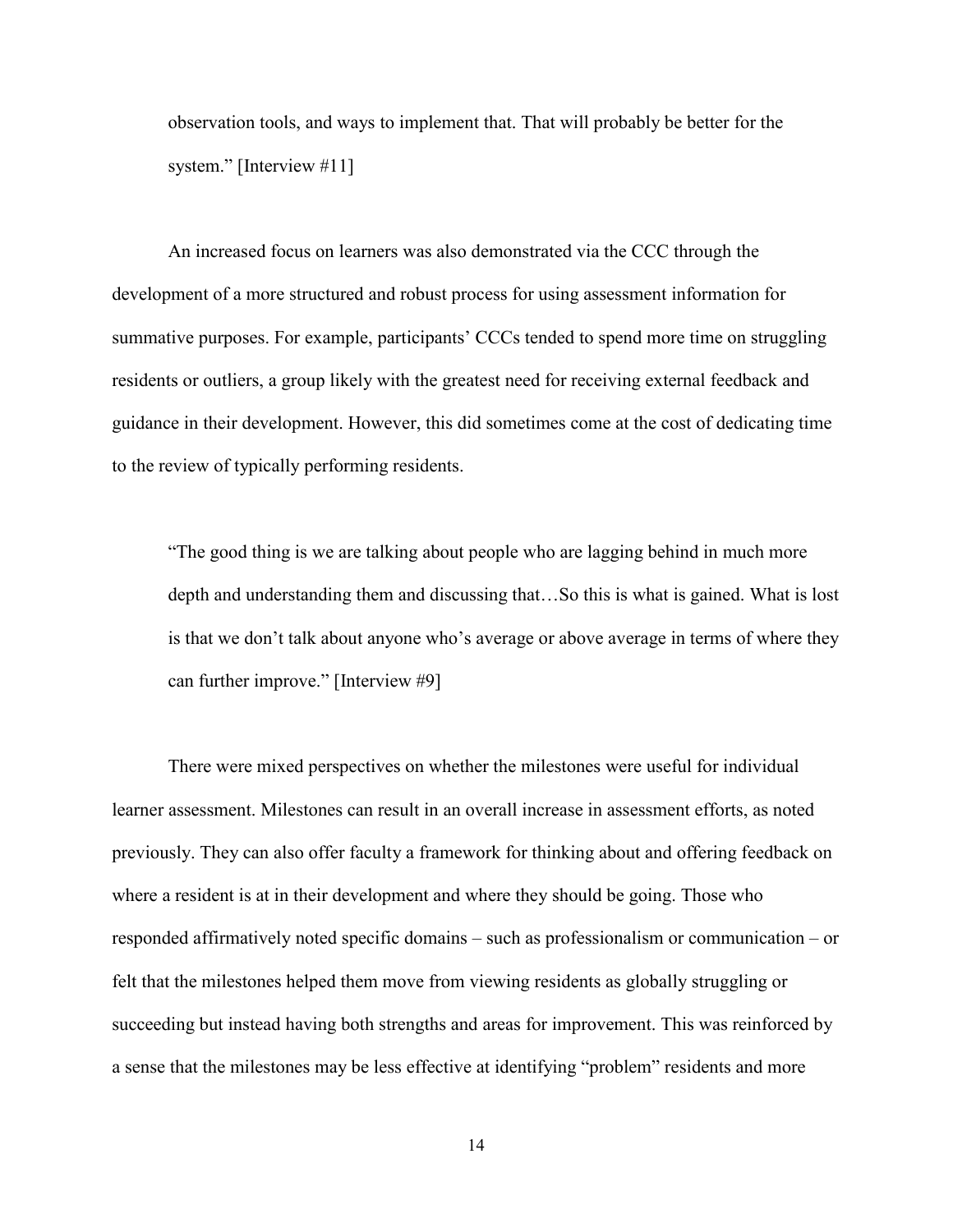effective at pinpointing where, exactly, residents need additional focus or remediation.

"I think the biggest value of the milestones for us by far has been able to describe where somebody is struggling better than we used to before." [Interview #11]

For some, the ability to characterize deficiencies was utilized as part of feedback to learners, showing their trajectory and movement towards expected performance at graduation.

"I would say the main impact, well two main impacts, that most is that it has just helped us organize our approach to assessment in a way that's useful to learners, where they are moving along and they can see that. They are not just crossing our line and then they are done. But they can see the progress moving towards. That's helped us organize it that way." [Interview #15]

#### *Gestalt to Granular*

A number of program directors described the milestones as helping them move from a 'gestalt' system of assessment to a more 'granular' lens that they think increases the value and utility of their assessment efforts. For many program leaders, this was tempered by a desire to move to a more multidimensional system of assessment. Although some had successfully integrated assessments from sources such as peers, nurses, patients, simulations, procedure logs, examinations, OSCEs, or 360 degree evaluations, or had instituted daily or weekly faculty assessments, this was generally the exception rather than the rule. For the large part, decisions about learners were made based on faculty rotation assessments, with some program-specific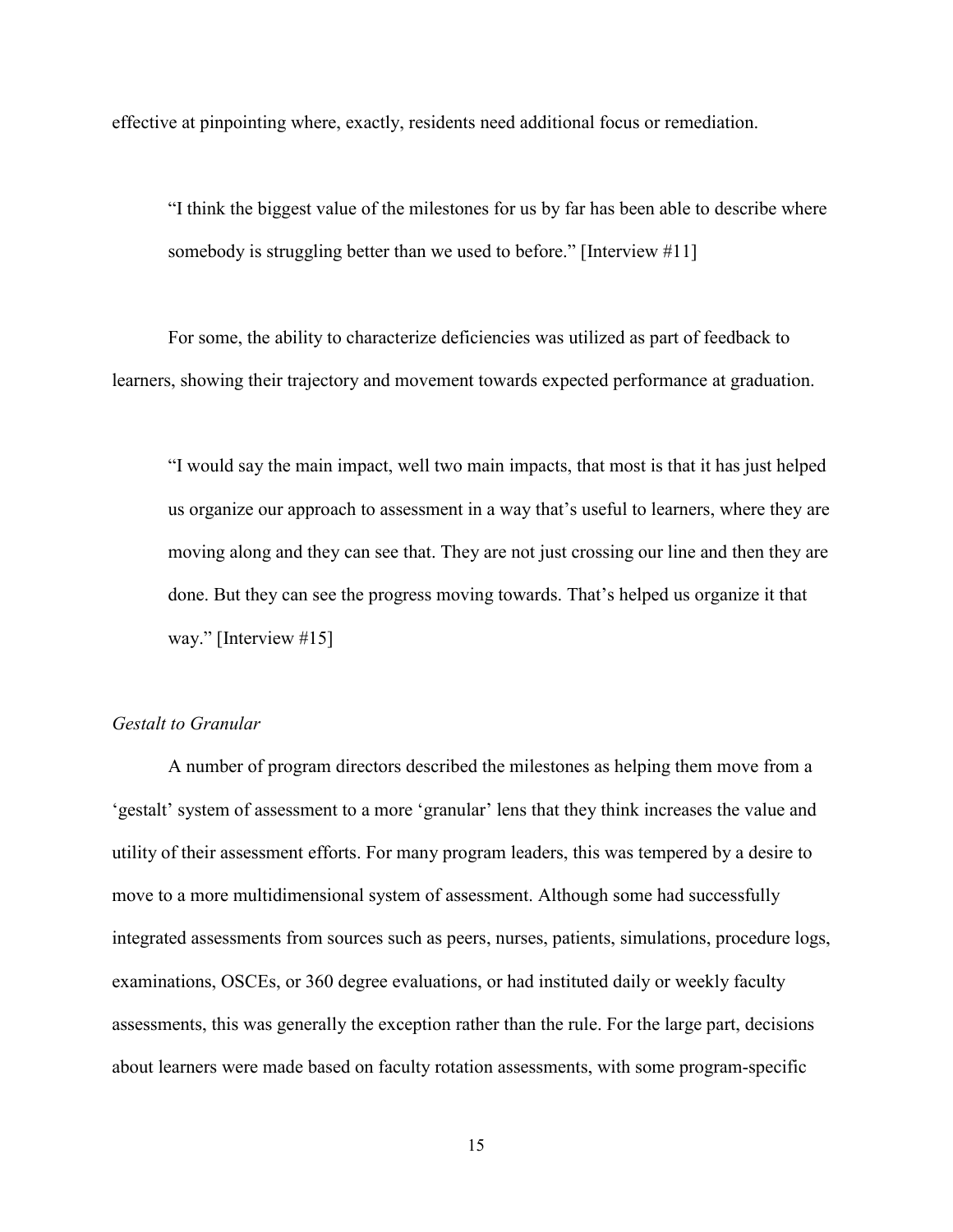augmentation from the sources above. Still, some noted a lack of clarity as to whether the milestones offered value beyond the 'gestalt' consensus of experts.

"It has certainly made us look at things like our quality and safety, and the way we manage that, much like the OSCE exams we are going to do for professionalism and communication. We needed something more discreet to nail down these metrics so it's kind of driving me, and our program, to come up with more discreet or more tools to drive assessments. Whether that's demonstrably better than the gestalt that we have, well had in the past, I don't know. But it will at least be somewhat more objective and that's probably a good thing." [Interview #13]

# 3.6 Theme #4: Accountability and Transparency to Society, Program, and Residents

One major impact of the milestones was an increased sense of accountability and transparency to society, programs, and learners. In this theme, three sub-themes emerged from the data: 1) pathway to unsupervised practice; 2) learner-centeredness and transparency; and 3) accountability and value.

# *Pathway to Unsupervised Practice*

The milestones were useful in helping to clarify what was expected as part of the pathway to unsupervised practice. However, some programs noted it was not possible to obtain reliable data about residents for some milestones. This sometimes led to a 'benchmark' approach to assigning residents milestones levels, where a resident is assumed to be competent at a preestablished level based on postgraduate year, largely due to an absence of any – or reliable –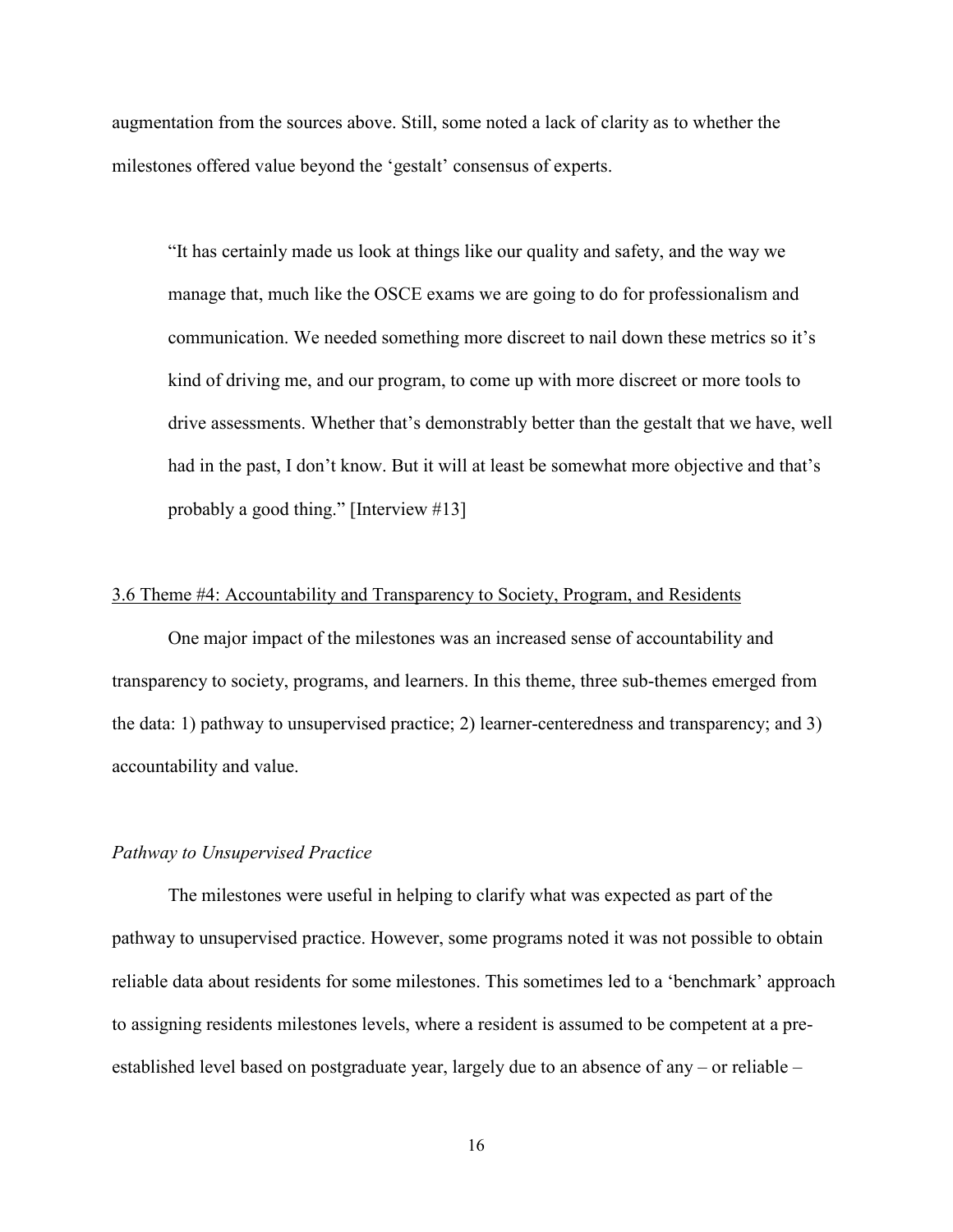data.

Related to this, participants desired a more clear-cut description of where their residents should be at various time points during residency, as well as what it means to be a competent graduate.

"What I want to know is where should someone be in terms of when should they be independent. When should they be hitting which milestone at which year across all our programs?" [Interview #4]

# *Learner-centeredness and Transparency*

Participants clearly noted that milestones offer a higher degree of learner-centeredness and transparency for residents. Some programs required residents to read the milestones and bring questions before advising meetings; a small number required residents to use the milestones as self-assessment, filling out their own milestones so as to compare to the clinical competency committee's evaluation. Regardless of the process, residents benefitted by receiving a clearer, more defined portrait of areas where they are doing well and areas where additional developmental focus are needed. This transparency – a clearer view of the expectations for performance, the overall assessment process, and residents' progress – was a noted programmatic improvement.

"I really like that [milestones-based assessment] allows us to externally tell residents 'If you look at your milestones, you can see that you are struggling in professionalism and you are struggling here and here.' And so, that is the other thing that is different is that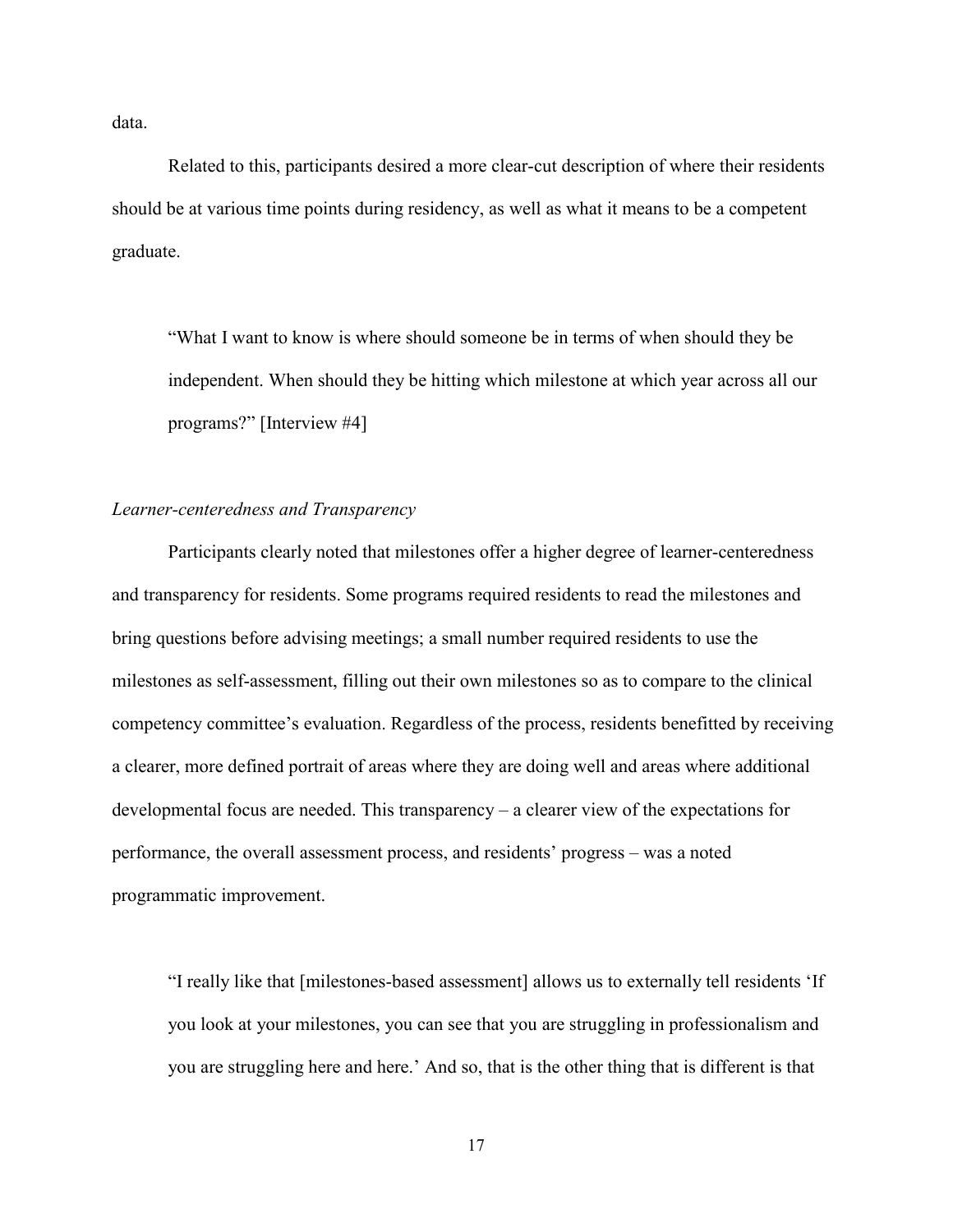we can now articulate someone who is globally struggling versus struggling in one area in a numerical graphical factual way for residents which I think it helpful." [Interview #2]

## *Accountability and Value*

Despite the challenges raised, participants felt the milestones offer value to society.

"At the end of the day we need to turn to the public and say 'we think this person is ready for *independent practice in medicine* because they've achieved these behaviors and you can look at our forms, and you can see exactly what that means.' So there's an *accountability* there." [Interview #6]

Numerous program directors still struggle to determine the right processes for their programs, but felt that they were moving towards the right approach in a process akin to continuous quality improvement, balancing competing learner, faculty, program, and accreditation constraints. Although some program directors felt that the milestones impacted their programs minimally, there was still appreciation for their role in increasing the value of the residency process.

"I think the philosophy here and the reasoning for all of this is sound. It makes sense. It's acknowledging that people progress at their own rate. It's a formative type of feedback." [Interview #6]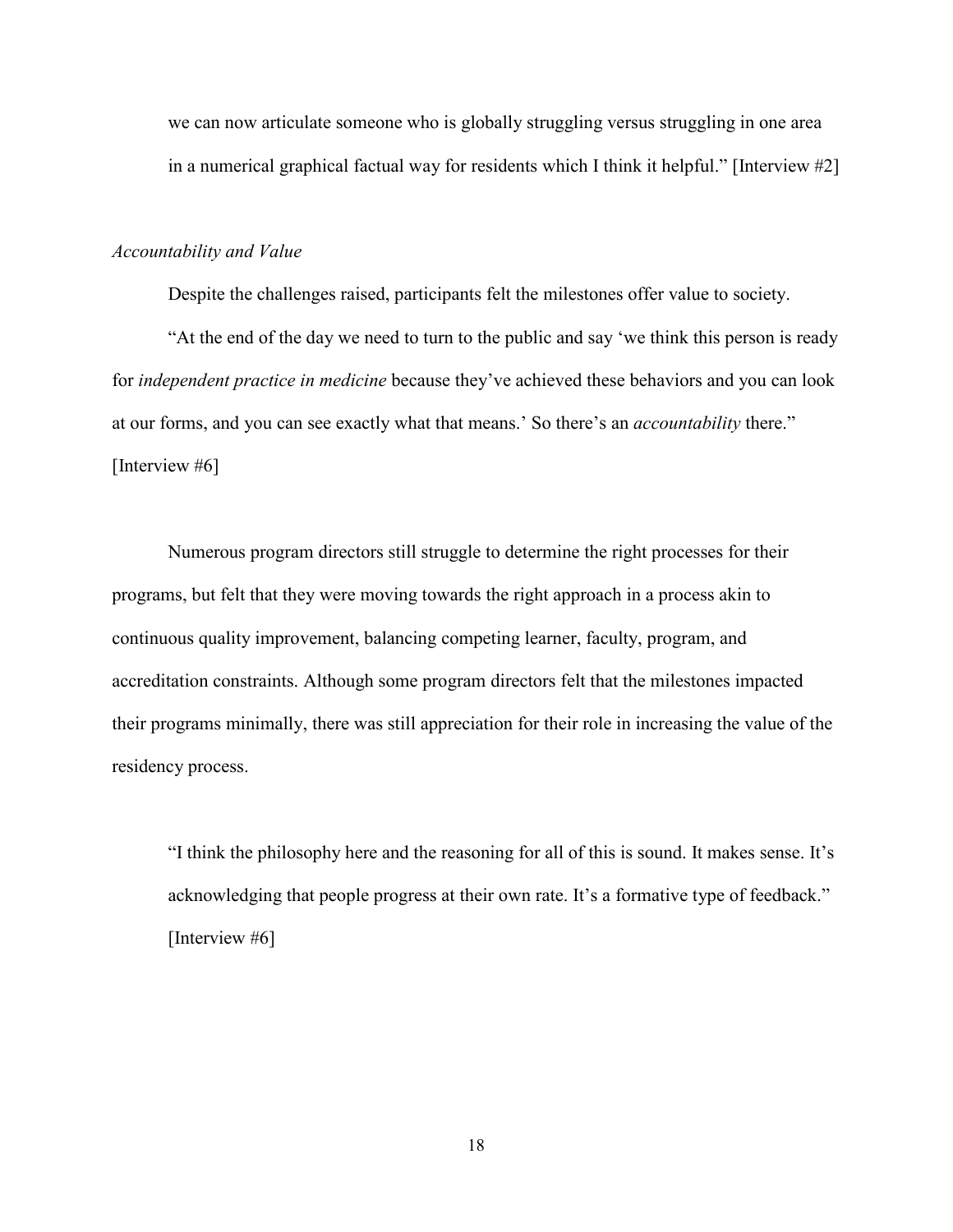## **Chapter 4: Conclusion**

## 4.1 Study Summary

In the shift to milestones-based assessment, this study sought to understand what programs from a representative range of specialties did to review their previous assessment efforts, what they kept from their previous efforts, what they added or changed, and what the impact of moving to milestones was for them. Participants offered the most rich and deep insights for the *impact* of the shift to milestones-based assessment.

Milestones have been described as a complex service intervention (CSI), with the underlying premise that learners' educational outcomes will improve if implemented effectively. This will, in turn, improve patient care outcomes.(11) However, implementation is a long, fragile, non-linear journey that changes based on local culture and needs and may not be implemented as originally intended.(11) This study uncovers ways that milestones have not been implemented as intended. However, it also describes implementation experiences that shed light on what works and what does not work to consider in efforts moving forward.(11)

## 4.2 What Was Reviewed, Kept, and Added in the Shift to Milestones-based Assessment

The second theme of adaptability and making milestones work gave rich insight into what programs reviewed, kept, and added as they shifted to milestones. Almost all programs reviewed and revised the assessment tools used in their programs. Sometimes this was a complete overhaul to develop tools more explicitly linked to the milestones. However, programs noted that this effort was not always successful for them, as would be expected of a CSI.(11) Milestones were not intended to be used verbatim for assessment, and this finding may lend support to that intention.  $(14, 15)$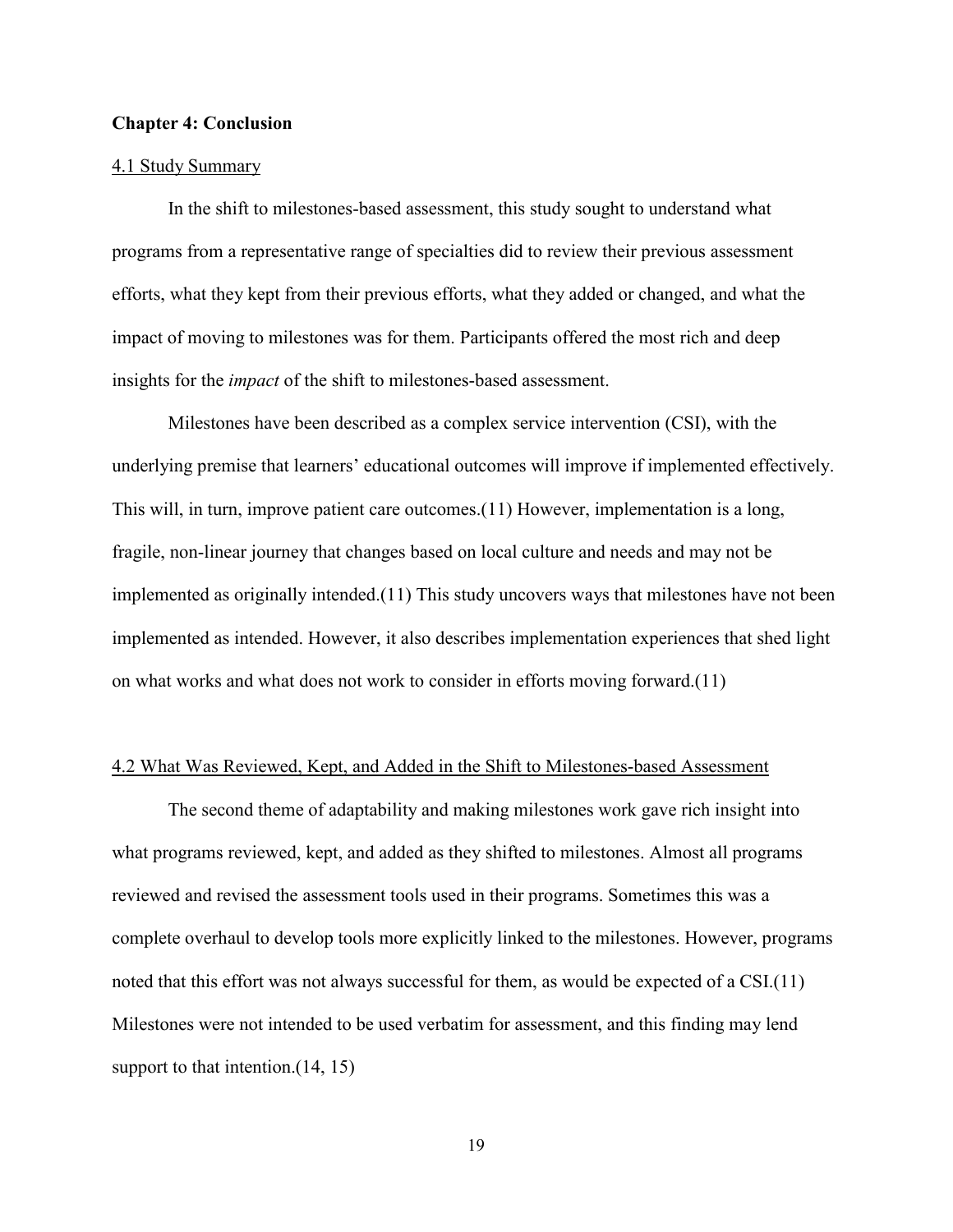Most programs already had a committee that reviewed residents' performance, but participants in this study formalized this process with milestones implementation. Making summative decisions that are valid, reliable, and educationally meaningful is important.(16) While our study did not assess these variables, having a formal process for collecting and then making decisions on assessment data, which our study found was a positive change in the shift to milestones, is an important foundation for achieving these goals.

The shift to milestones also gave some programs insight into gaps in their residency curriculum. Failing to assess milestones was seen not just as a mismatch between milestones and curriculum, but rather a mismatch between educational experiences that residents need (as represented in the milestones) and the current curriculum. This is an encouraging finding, as the goal of CBME is to first define what patients need and then map backwards to defining the curriculum and assessment.(17) This model ensures learners achieve the educational outcomes necessary to meet the needs for patient care in each specialty – represented by the milestones. Thus, finding that programs identified gaps in their curriculum provides some evidence that, in the era of milestones-based assessment, programs are better preparing residents to achieve necessary learning outcomes to provide care for their current and future patients. Moreover, this suggests that some programs have utilized their implementation experiences formatively to continue improving curricula and assessment.(11)

### 4.3 Impact of the Shift to Milestones-based Assessment

Participants offered extensive insight into the positive and negative impacts that milestones have had on their programs of assessment.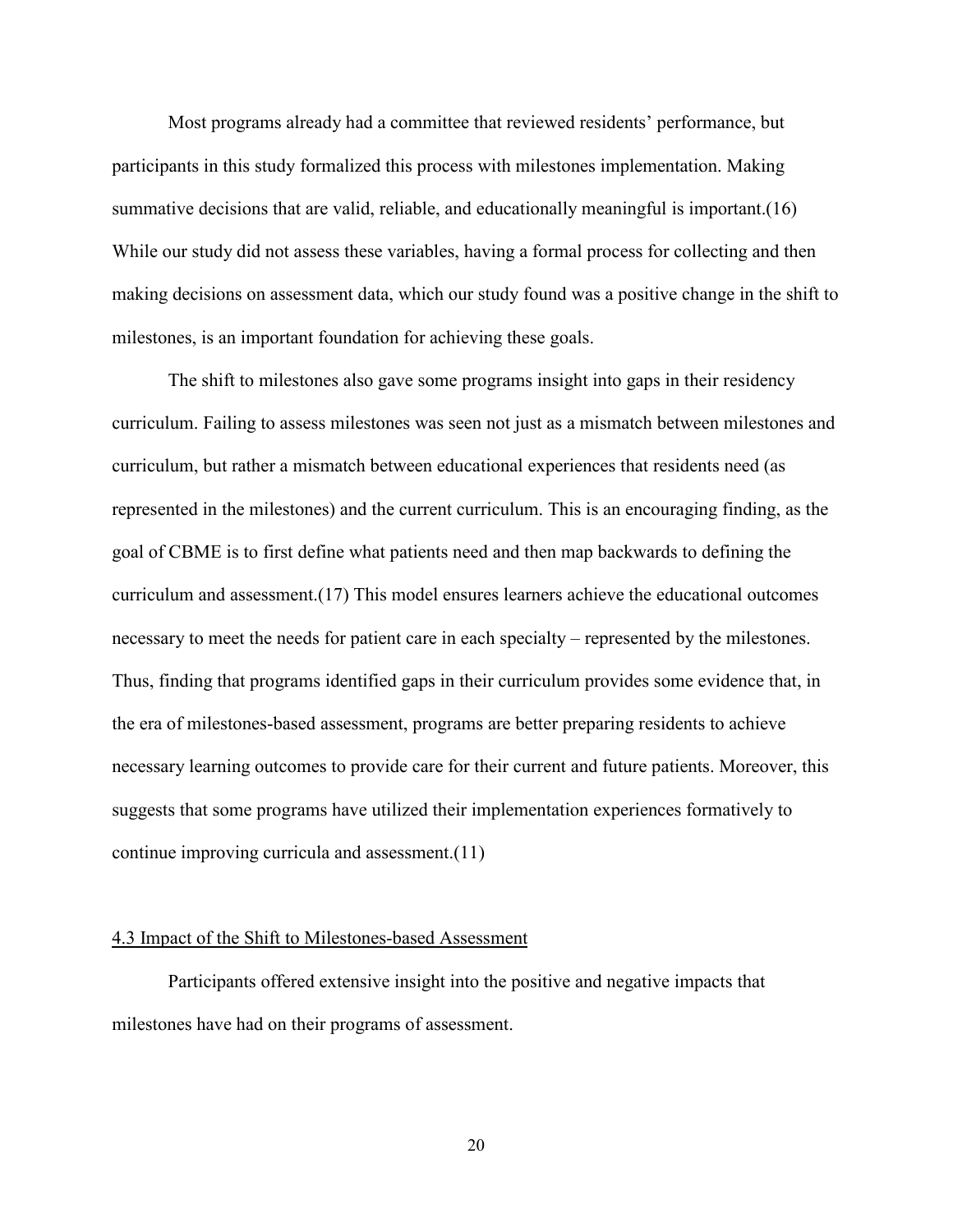# *Negative Impacts/Challenges*

It is clear that participants desired more guidance for how to implement milestones in their programs. The ACGME has now published guidebooks for clinical competency committees as well as milestones. However, these resources only recently became available, and early efforts in the shift to milestones have been likened to 'building a plane in flight.'(14, 15) While much is learned through this approach, this study and others suggest that some additional guidance may benefit programs, especially as implementation of a CSI is a long and fragile journey.(10, 11, 18)

CBME and the milestones have not been accepted by medical educators without controversy, which may be in part attributable to a lack of a shared mental model by multiple stakeholders.(11, 18-21) While the ACGME and milestones working groups communicated the rationale and purpose of shifting to milestones as well as vision for implementation, the extent of messaging likely varied by specialty and the degree of uptake likely varied by individual.(1, 22- 25) While our study did not uncover major differences between participants from different specialties, it identified differences between individual program leaders in this area.

Many of the challenges participants described are not unique to milestones, but rather to assessment in general. Our data highlight areas in which programs would benefit from additional support for their programs of assessment, especially in the era of CBME. These areas include garnering support of rotation directors and faculty to meaningfully participate in assessment efforts, ensuring opportunities for direct observation, and dedicating time and resources at the program level for assessment efforts. A number of program directors would have preferred to be given validated assessment tools. However, unless tools were accompanied by rater training, scores are likely to have high variation and thus limited validity.(26) Perhaps a better understanding of best practices for using assessment tools among program leaders, rather than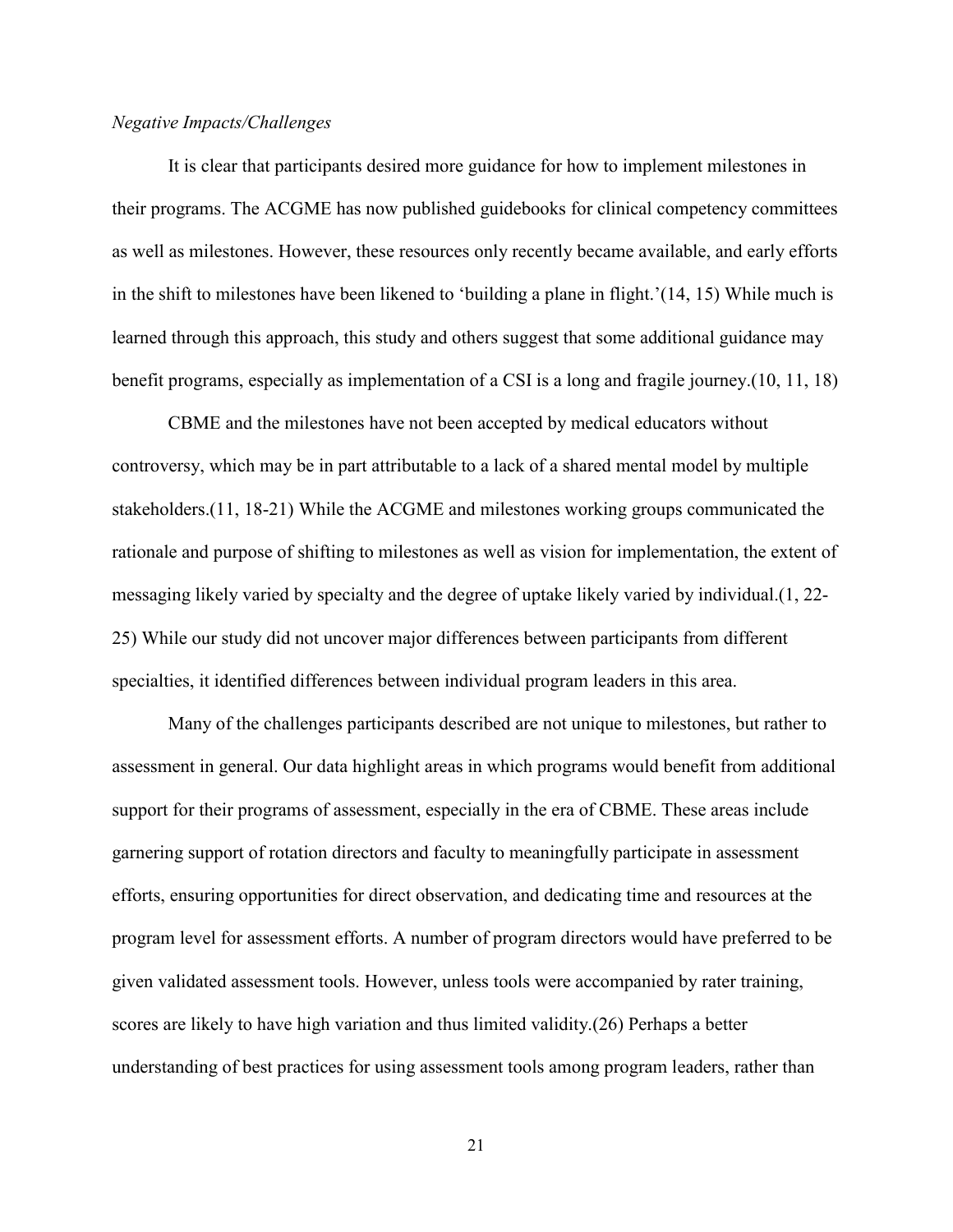"better" tools, is most important. Indeed, faculty development in assessment – including rater training and cognition – has been described as the 'missing link' in CBME.(27, 28) Based on our findings, assessor training bundles for faculty development would likely be appreciated and utilized by many program leaders, and their development and dissemination should be considered.

# *Positive Impacts/Benefits*

While programs did raise concerns about the negative impacts of the shift to milestonesbased assessment, they also offered several potential positive impacts. Some program directors approached the milestones as an improvement opportunity, rather than a punitive mandate, and attributed successes in part to their change mindset. For example, some programs noted that the shift to milestones has improved their ability to obtain objective performance data about residents that was previously lacking. For them, milestones helped lead to an actual program of assessment, with data intentionally collected from a multitude of sources to be used later in time by the CCC.(29) This allowed them provide more guidance for residents and also provide a roadmap for where learners should be in their development, a benefit described in several specialties to date.(14, 30) Although the milestones lend themselves to a continuous quality improvement approach that was embraced by some, not all programs embraced this and tried to continually build upon successes and re-imagine areas of weakness.(11)

Participants also saw the potential that milestones offer for giving an increased sense of accountability and transparency to society, programs, and learners. They felt they had a better shared understanding and common language with learners about where they are on the path to unsupervised practice and specific areas that may require attention, further aligning with the CSI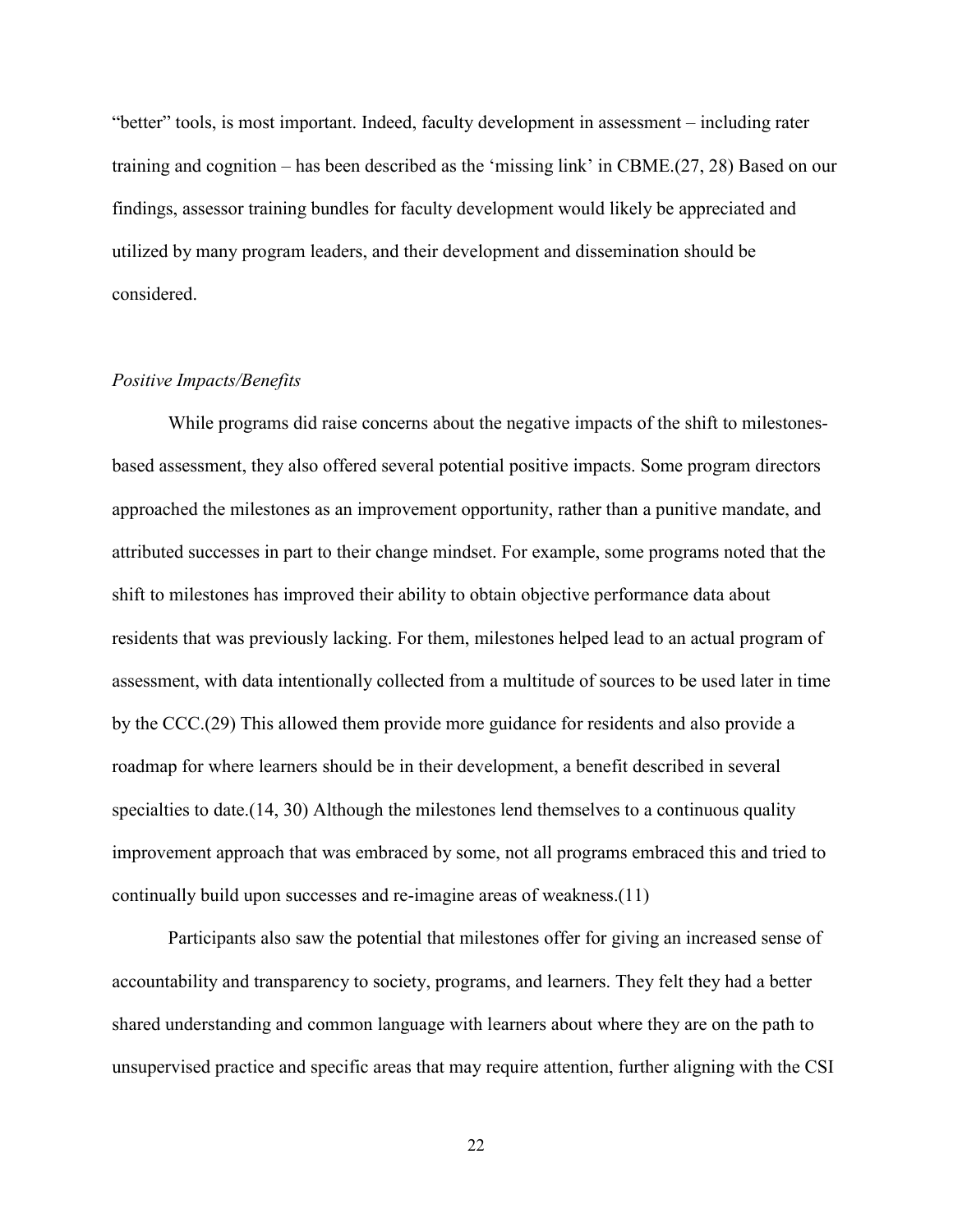framework. As participants described, this then provides assurances to all stakeholders, perhaps most importantly the public, that a trainee is ready for unsupervised practice. Despite the challenges described by participants, this potential offering of the milestones is reassuring. Indeed, the call for public accountability in the medical profession has increased in recent years,(1, 31) and assurances to assuage these calls will be important to cultivate in the coming years.

## 4.4 Limitations

While our data included a variety of specialties, we conducted our study in a single city. There may be geographic differences and differences in types of institutions (e.g., community hospital versus academic) regarding milestones implementation, and future studies should seek to further understand this. We also only conducted our study at one moment in time; reactions to milestones likely change and different themes or conclusions might be identified if data were collected longitudinally. Moreover, we only talked to program leaders – future research should also include resident's experiences and perspectives, as they are key stakeholders. Interprofessional team members can also offer important insights about whether resident assessment is on target. Patients and families should also be engaged, as they are the ultimate GME stakeholders.

### 4.5 Future Directions

While program leaders in this study desired more guidance with milestones implementation from the ACGME, they also noted that what works for one program or specialty may not work for another. With this in mind, national guidance from specialty communities, who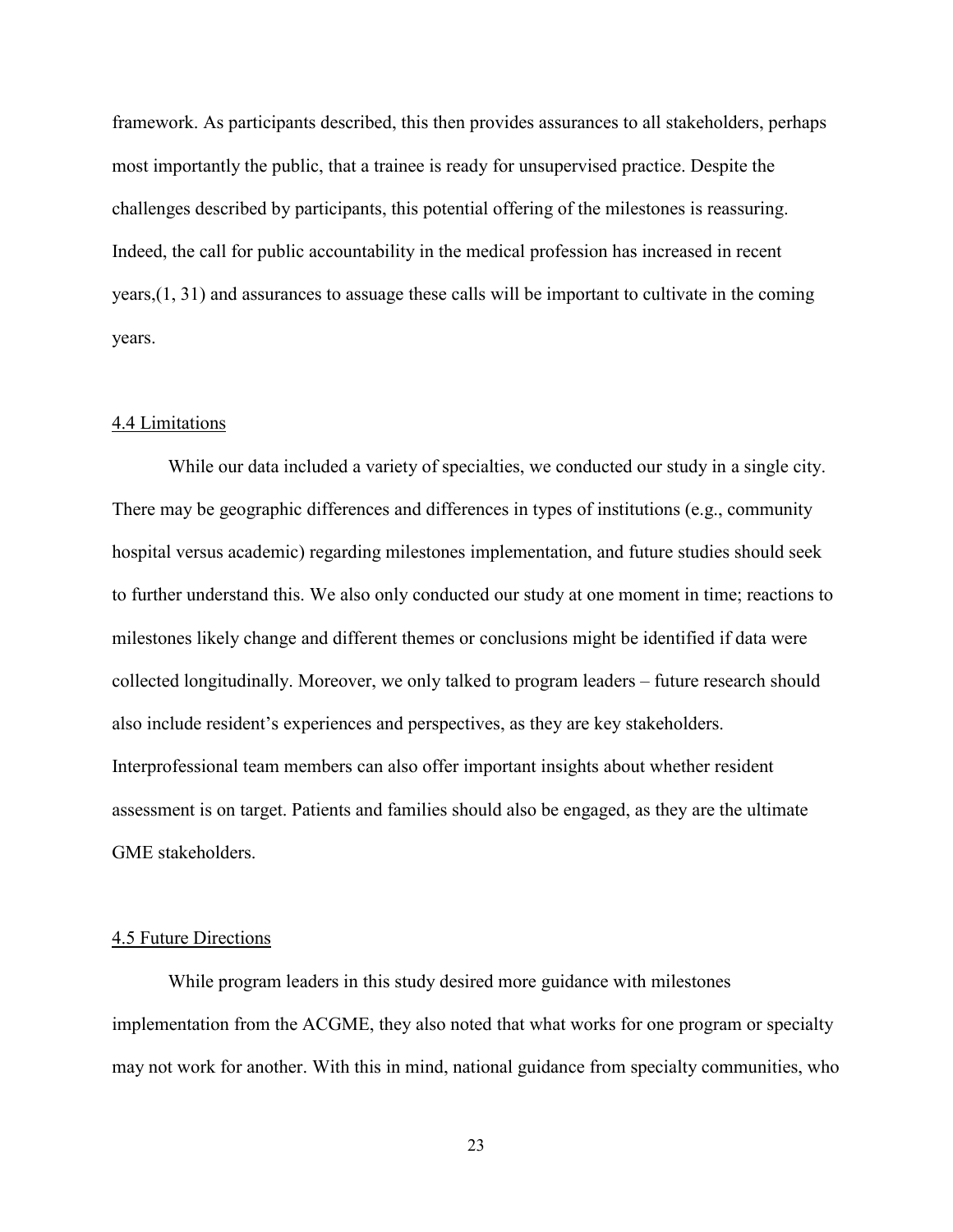partnered with the ACGME in developing milestones for each specialty, may be more successful. As an example, the pediatrics milestone working group defined a path forward for milestones before implementation(24) and has followed this up with multiple national studies supported by the Association of Pediatric Program Directors and the American Board of Pediatrics.(32, 33) There is a need for an open and ongoing dialogue between the specialties and the ACGME as more information about what works for programs accumulates.

It is also clear that there is a need to build capacity for program leaders to implement milestones, through standard tools or training based on emerging best practices. Programs seem to be more effective with tasks such as curriculum development than with developing or refining programs of assessment. This may be because curricular development may be more straightforward and more commonly undertaken in administering a residency program.(34) In contrast, designing a robust program of assessment is more nuanced based on specialty, institution, and program. Rater training techniques may or may not work for certain groups of assessors. Different types of assessment (e.g., direct observations, simulation, multisource feedback, OSCEs, chart review) have varying levels of fit for purpose between specialties and programs. Future efforts should expand opportunities for program leaders to develop and expand skills in building successful programs of assessment. The ACGME should continue to play a meaningful role in these efforts, but specialty communities such as boards and program director organizations may be best situated to engage their communities in this way.

#### 4.6 Conclusion

This study offers rich insights into the *impact* of the shift to milestones-based assessment. Program leaders described experiences and challenges navigating the paradigm shift in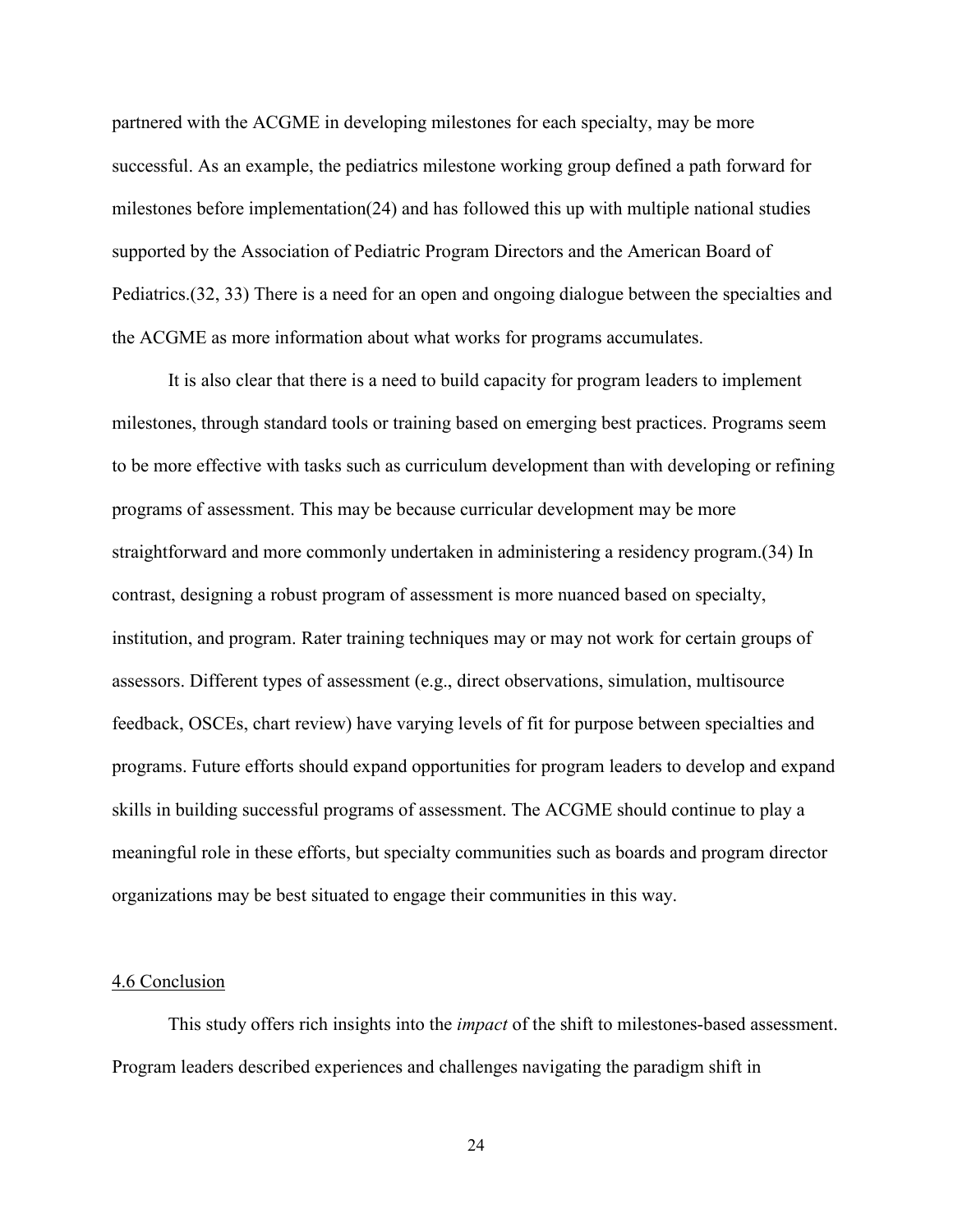assessment prompted by CBME, highlighting the importance of supporting programs with strategies and resources for success in milestones-based assessment.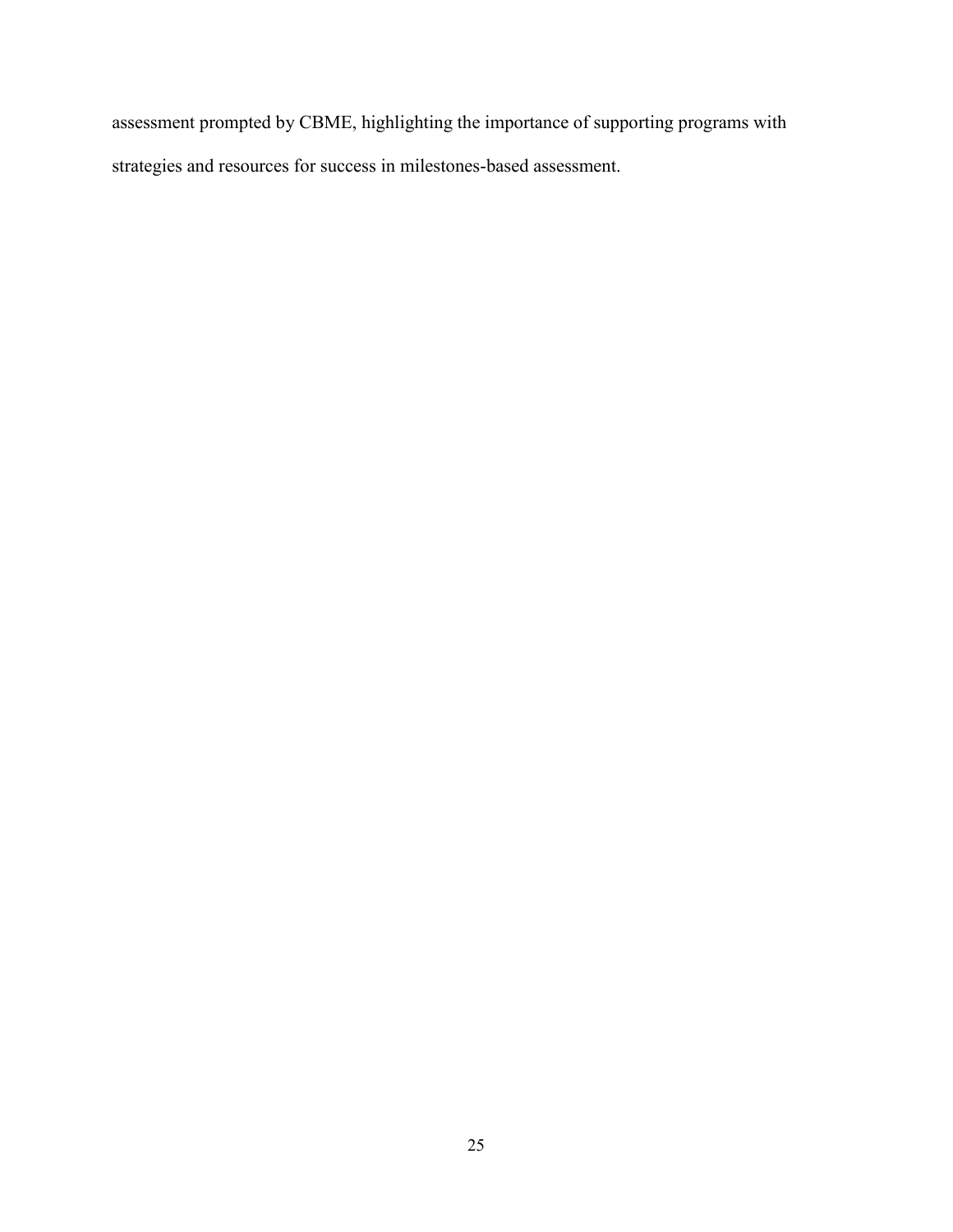# **Bibliography**

1. Nasca TJ, Philibert I, Brigham T, Flynn TC. The next GME accreditation system- rationale and benefits. N Engl J Med. 2012; 366(11):1051-1056.

2. Swing SR, Beeson MS, Carraccio C, et al. Educational milestone development in the first 7 specialties to enter the next accreditation system. J Grad Med Educ. 2013; 5(1):98-106.

3. Holmboe ES. Realizing the Promise of Competency-Based Medical Education. Acad Med. 2015; 90(4):411-413.

4. Holmboe ES, Batalden P. Achieving the Desired Transformation: Thoughts on Next Steps for Outcomes-Based Medical Education. Acad Med. 2015.

5. Williams RG, Dunnington GL, Mellinger JD, Klamen DL. Placing constraints on the use of the ACGME milestones: a commentary on the limitations of global performance ratings. Acad Med. 2015; 90(4):404-407.

6. Colbert CY, Dannefer EF, French JC. Clinical Competency Committees and Assessment: Changing the Conversation in Graduate Medical Education. J Grad Med Educ. 2015; 7(2):162- 165.

7. Philibert I, Brigham T, Edgar L, Swing S. Organization of the educational milestones for use in the assessment of educational outcomes. J Grad Med Educ. 2014; 6(1):177-182.

8. Accrediation Council for Graduate Medical Education. Clinical Competency Committees: A Guidebook for Programs. 2015.

9. Holmboe ES, Yamazaki K, Edgar L, et al. Reflections on the First 2 Years of Milestone Implementation. J Grad Med Educ. 2015; 7(3):506-511.

10. Holmboe ES, Call S, Ficalora RD. Milestones and competency-based medical education in internal medicine. JAMA Intern Med. 2016.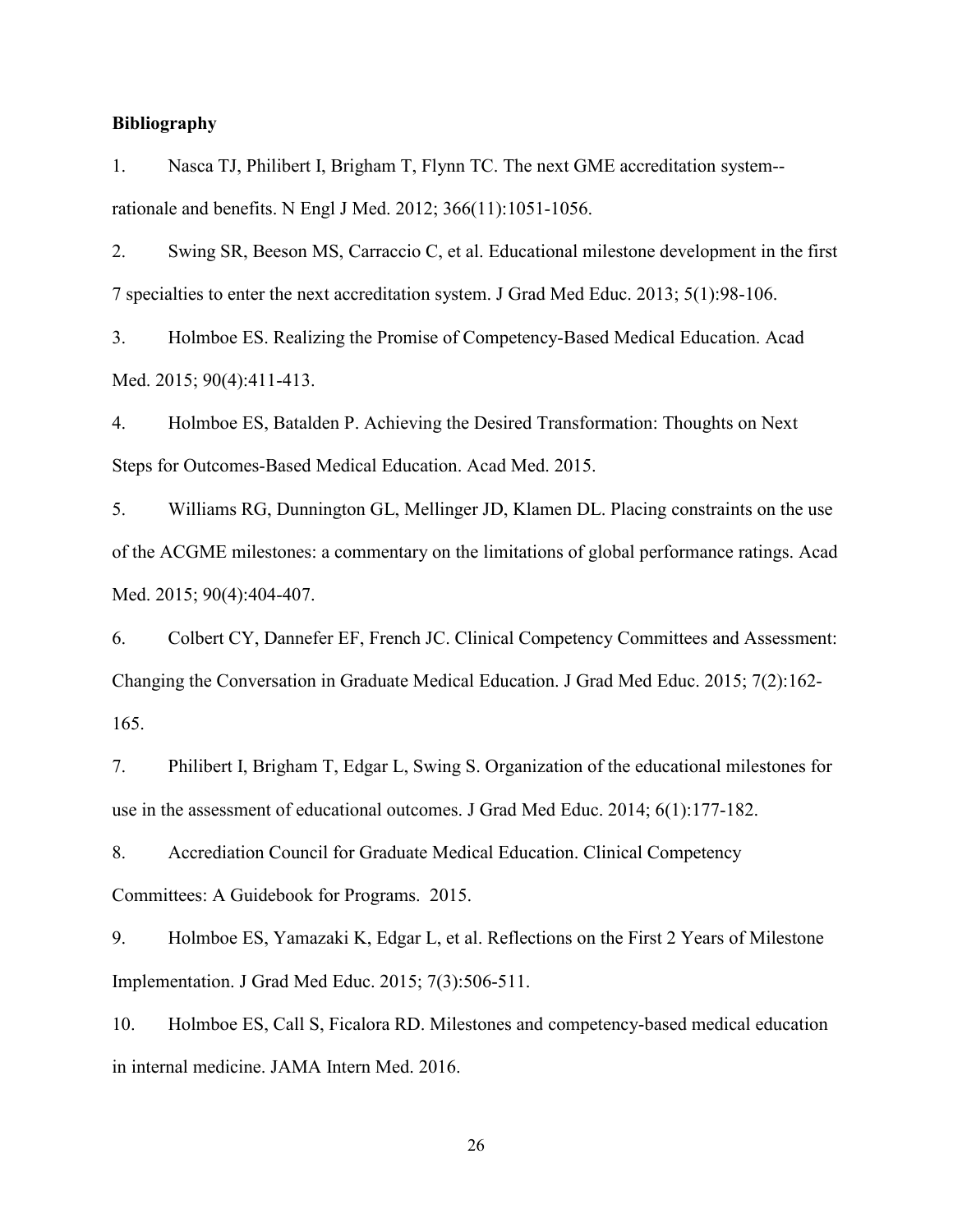11. Holmboe ES. The Journey to Competency-based Medical Education-Implementing Milestones. Marshall Journal of Medicine. 2017; 3(1):3.

12. Bergman E, de Feijter J, Frambach J, et al. AM last page: A guide to research paradigms relevant to medical education. Acad Med. 2012; 87(4):545.

13. Ritchie J, Spencer L. Qualitative data analysis for applied policy research. In: Bryman A, Burgess B, eds. Analyzing qualitative data: Routledge; 1994.

14. Iobst WF. Building the Plane As We Fly It. J Grad Med Educ. 2015; 7(2):259-261.

15. Carter WA, Jr. Milestone myths and misperceptions. J Grad Med Educ. 2014; 6(1):18-20.

16. Van Der Vleuten CP. The assessment of professional competence: Developments, research and practical implications. Adv Health Sci Educ Theory Pract. 1996; 1(1):41-67.

17. Frenk J, Chen L, Bhutta ZA, et al. Health Professionals for a New Century: Transforming Education to Strengthen Health Systems in an Interdependent World. Lancet. 2010; 376(9756):1923-1958.

18. Witteles RM, Verghese A. Accrediation Council for Graduate Medical Education (ACGME) Milestones-Time for a Revolt? JAMA Intern Med. 2016.

19. Norman G, Norcini J, Bordage G. Competency-based education: milestones or millstones? J Grad Med Educ. 2014; 6(1):1-6.

20. Hawkins RE, Welcher CM, Holmboe ES, et al. Implementation of competency-based medical education: are we addressing the concerns and challenges? Med Educ. 2015; 49(11):1086-1102.

21. Whitehead CR, Kuper A. Faith-based medical education. Adv Health Sci Educ Theory Pract. 2017; 22(1):1-3.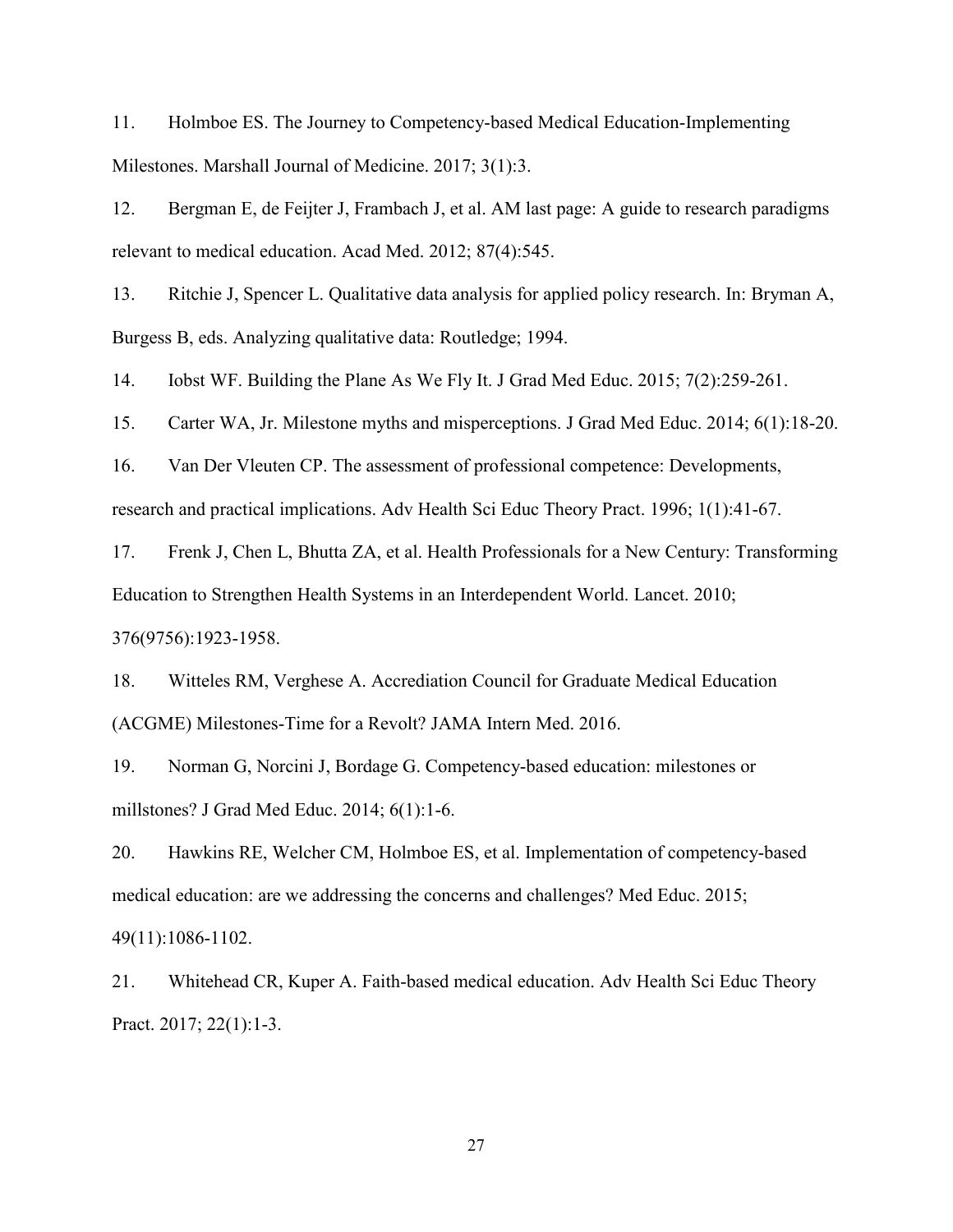22. Nasca TJ. The next step in the outcomes-based accreditation project. ACGME Bull. May. 2008:2-4.

23. Hicks PJ, Schumacher DJ, Benson BJ, et al. The pediatrics milestones: conceptual framework, guiding principles, and approach to development. J Grad Med Educ. 2010; 2(3):410- 418.

24. Hicks PJ, Englander R, Schumacher DJ, et al. Pediatrics milestone project: next steps toward meaningful outcomes assessment. J Grad Med Educ. 2010; 2(4):577-584.

25. Green ML, Aagaard EM, Caverzagie KJ, et al. Charting the road to competence: developmental milestones for internal medicine residency training. J Grad Med Educ. 2009;  $1(1):5-20.$ 

26. van der Vleuten CP, Schuwirth LW, Scheele F, Driessen EW, Hodges B. The assessment of professional competence: building blocks for theory development. Best Pract Res Clin Obstet Gynaecol. 2010; 24(6):703-719.

27. Kogan JR, Conforti LN, Iobst WF, Holmboe ES. Reconceptualizing variable rater assessments as both an educational and clinical care problem. Acad Med. 2014; 89(5):721-727.

28. Holmboe ES, Ward DS, Reznick RK, et al. Faculty development in assessment: the missing link in competency-based medical education. Acad Med. 2011; 86(4):460-467.

29. van der Vleuten CP, Schuwirth LW, Driessen EW, Govaerts MJ, Heeneman S. 12 Tips for programmatic assessment. Med Teach. 2014:1-6.

30. Schumacher DJ, Lewis KO, Burke AE, et al. The pediatrics milestones: initial evidence for their use as learning road maps for residents. Acad Pediatr. 2013; 13(1):40-47.

31. Weinstein DF. The Elusive Goal of Accountability in Graduate Medical Education. Acad Med. 2015.